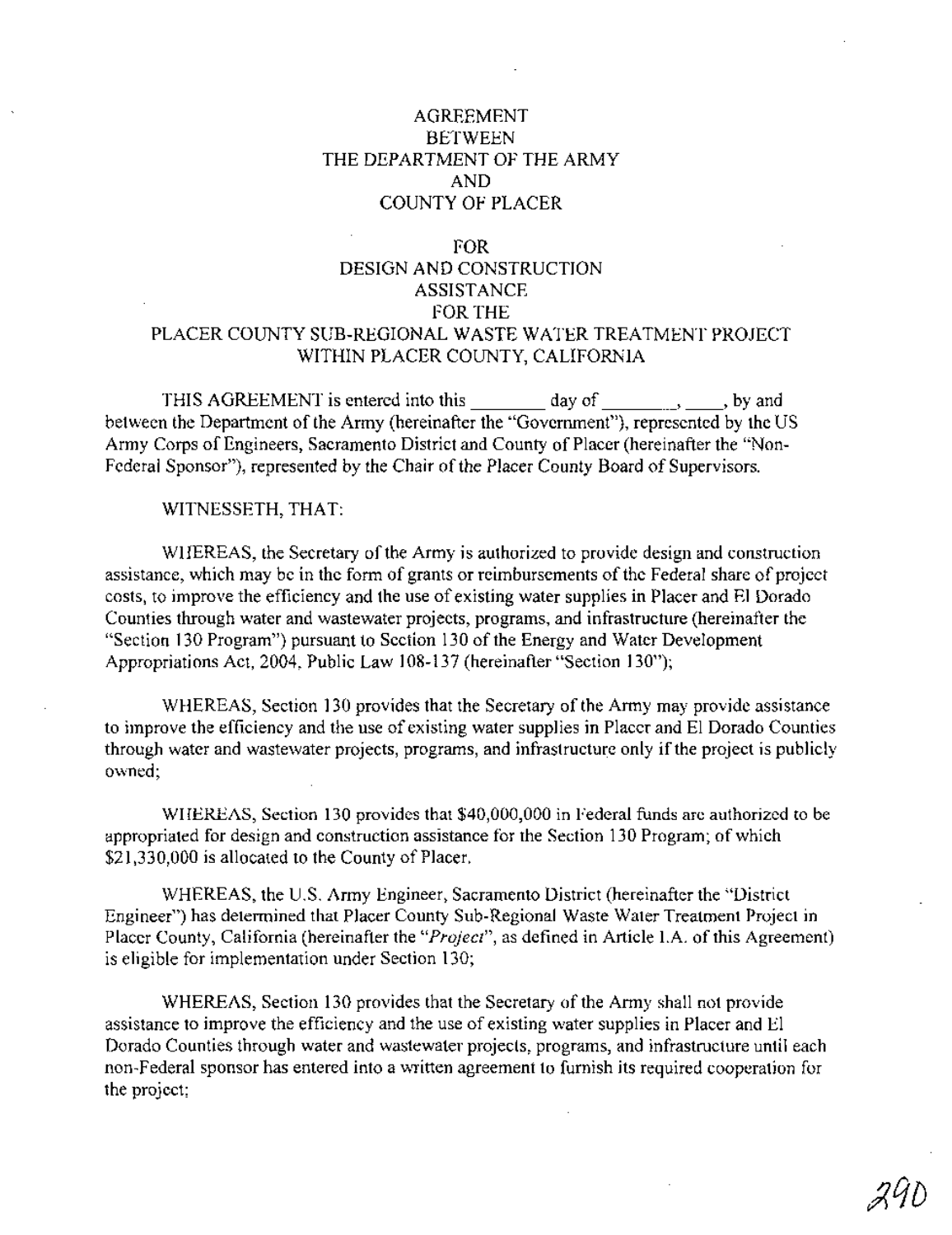WHEREAS, the Government and the Non-Federal Sponsor desire to enter into an agreement (hereinafter the "Agreement") for the provision of design and construction assistance for the *Project;*

WHEREAS, Section 130 specifies the cost-sharing requirements applicable to the *Project* including that the Secretary of the Army shall afford credit for the reasonable costs of design completed by the non-Federal interest before entering into a written agreement with the Secretary;

WHEREAS, Section 102 of the Energy and Water Development Appropriations Act, 2006, Public Law 109-103, provides that credits and reimbursements afforded for all applicable general authorities and under specific project authority shall not exceed \$100,000,000 for all applicable programs and projects in each *fiscal year;*

WHEREAS, the Government and the Non-Federal Sponsor have the full authority and capability to perform as hereinafter set forth and intend to cooperate in.cost-sharing and financing of the *Project* in accordance with the terms of this Agreement; and

WHEREAS, the Government and the Non-Federal Sponsor, in connection with this Agreement, desire to foster a partnering strategy and a working relationship between the Government and the Non-Federal Sponsor through a mutually developed formal strategy of commitment and communication embodied herein, which creates an environment where trust and teamwork prevent disputes, foster a cooperative bond between the Government and the Non-Federal Sponsor, and facilitate the successful implementation of the *Project*.

NOW, THEREFORE, the Government and the Non-Federal Sponsor agree as follows:

#### ARTICLE I - DEFINITIONS

A. The term *"Project"* shall mean the design and construction of a regional waste water treatment and conveyance system to regionalize the wastewater treatment of four jurisdictions in western Placer County as generally described in the Letter Report, dated 22 July, 2008 and approved by Col. Thomas C. Chapman on 12 August 2008.

B. The term *"total project costs"* shall mean the sum of all costs incurred by the Non-Federal Sponsor and the Government in accordance with the terms of this Agreement that the District Engineer determines are directly related to design and construction of the *Project*. Subject to the provisions of this Agreement including audits conducted in accordance with Article X.C. of this Agreement to determine the reasonableness, allocability, and allowability of such costs, the term shall include, but is not necessarily limited to: the costs of the Non-Federal Sponsor's *pre-Agreement design work* determined in accordance with Article II.N. ofthis Agreement; the Non-Federal Sponsor's design costs incurred after the effective date of this Agreement; the Government's costs of review in accordance with Article II.A.1. of this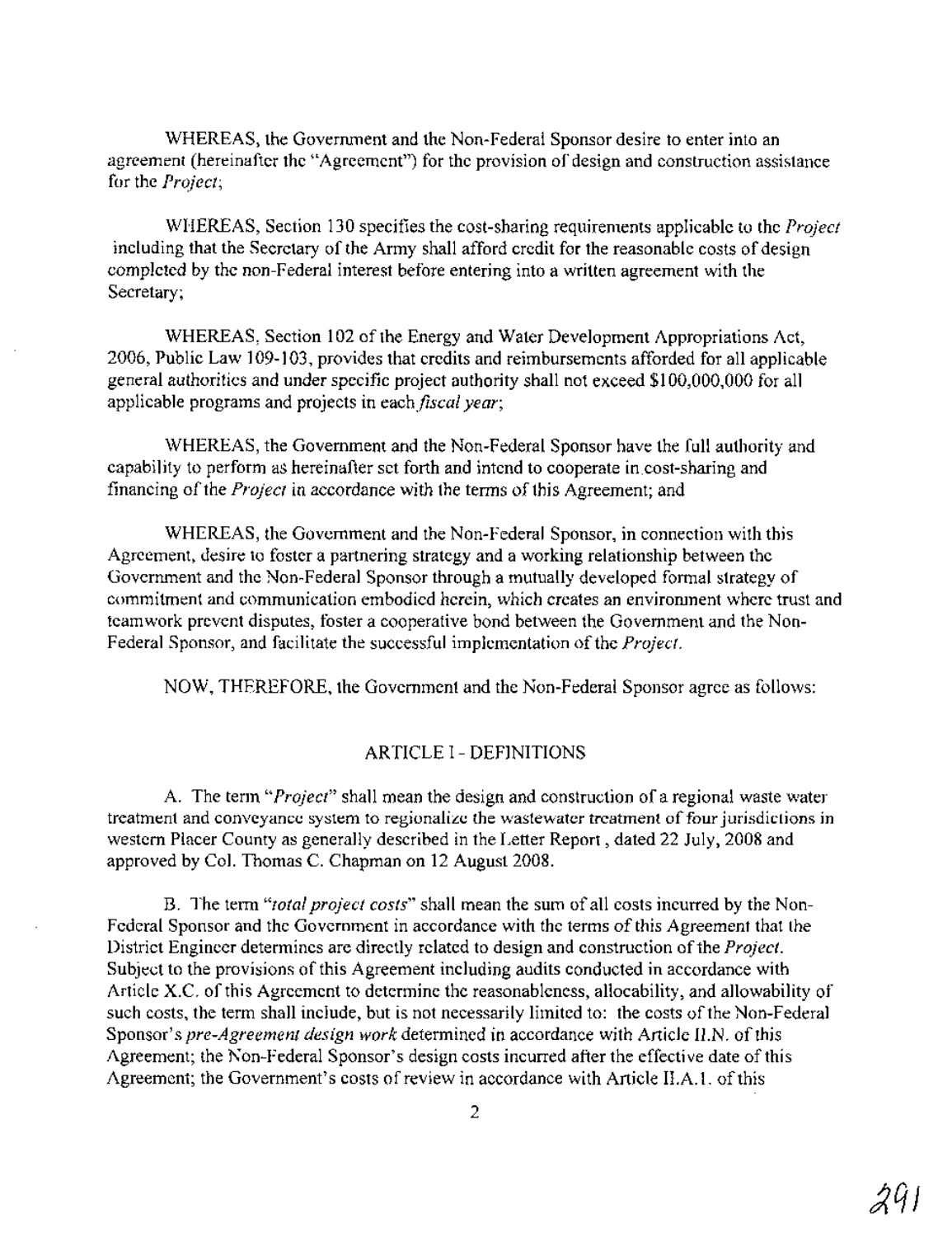Agreement; the Government's costs of preparation of environmental compliance documentation in accordance with Article II.A.2. of this Agreement; the Government's costs of inspection in accordance with Article II.A.6. of this Agreement; the Government's costs of technical assistance in accordance with Article II.A.1. and Article II.A.6. of this Agreement; the Non-Federal Sponsor's and the Government's costs of investigations to identify the existence and extent of hazardous substances in accordance with Article XIV.A. of this Agreement; the Non-Federal Sponsor's and the Government's costs of historic preservation activities in accordance with Article XVII.A. and Article XVII.B. of this Agreement; the Non-Federal Sponsor's construction costs; the Non-Federal Sponsor's supervision and administration costs; the Non-Federal Sponsor's costs of identification of legal and institutional structures in accordance with Article IIJ. ofthis Agreement not incurred pursuant to any other agreement for the *Project;* the Non-Federal Sponsor's and the Government's costs of participation in the Project Coordination Team in accordance with Article V of this Agreement; the Non-Federal Sponsor's costs of contract dispute settlements or awards; the value oflands, easements, rights-of-way, *relocations,* and permit costs determined in accordance with Article IV of this Agreement but not to exceed 25 percent of total project costs; the Non-Federal Sponsor's and the Government's costs of audit in accordance with Article X.B. and Article X.C. of this Agreement; and any other costs incurred by the Government pursuant to the provisions of this Agreement. The term does not include any costs of activities performed under any other agreement for the *Project;* any costs for operation, maintenance, repair, rehabilitation, or replacement ofthe *Project;* any costs of establishment and maintenance of legal and institutional structures in accordance with Article IIJ. of this Agreement; any costs of *betterments;* any costs incurred in advertising and awarding any construction contracts prior to the effective date of this Agreement; any construction costs incurred prior to the effective date of this Agreement; any interest penalty paid in accordance with Article VI.B.4. of this Agreement; any costs of dispute resolution under Article VII of this Agreement; the Government's costs for data recovery activities associated with historic preservation in accordance with Article XVII.D. and Article XVII.E. ofthis Agreement; or the Non-Federal Sponsor's costs of negotiating this Agreement.

C. The term *"period ofdesign and construction"* shall mean the time from the effective date of this Agreement to the date that construction of the *Project* is complete, as determined by the Government, orthe date that this Agreement is terminated in accordance with Article II.E. or Article XIII or Article XIV.C. of this Agreement, whichever is carlier.

D. The term *"highway"* shall mean any highway, roadway, street, or way, including any bridge thereof, that is owned by a public entity.

E. The term *"relocation"* shall mean providing a functionally equivalent facility to the owner of a utility, cemetery, *highway,* railroad, or public facility when such action is authorized in accordance with applicable legal principles of just compensation. Providing a functionally equivalent facility may take the form of alteration, lowering, raising, or replacement and attendant demolition of the affected facility or part thereof.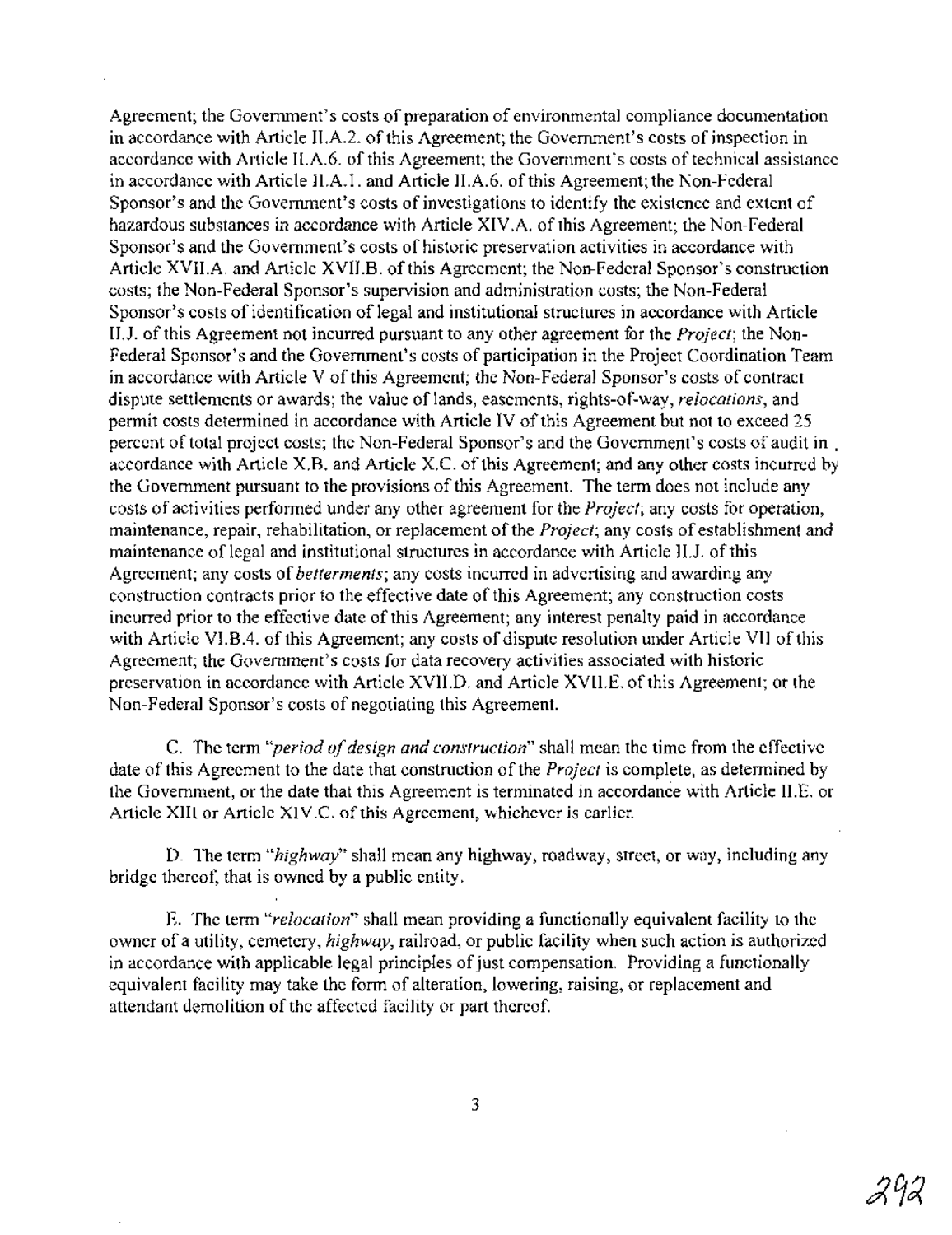F. The term *"betterment"* shall mean a difference in the design or construction of an element of the *Project* that results from the application of standards that the Government determines exceed those that the Government would otherwise apply to the design or construction of that element. The term does not include any design or construction for features not included in the *Project* as defined in paragraph A. of this Article.

G. The term *"fiscal year"* shall mean one year beginning on October 1 and ending on September 30.

H. The term *"Federal program funds"* shall mean funds provided by a Federal agency, other than the Department of the Army, plus any non-Federal contribution required as a matching share therefor.

1. The term *"sufficient invoice"* shall mean submission of all ofthe following three items: (1) a written certification by the Non-Federal Sponsor to the Government that it has made specified payments to contractors, suppliers, or employees for performance of work in accordance with this Agreement, or a written certification by the Non-Federal Sponsor to the Government that it has received bills from contractors, suppliers, or employees for performance of work in accordance with this Agreement; (2) copies of all relevant invoices and evidence of such payments or bills received; and (3) a written request for reimbursement for the amount of such specified payments or bills received that identifies those costs that have been paid or will be paid with *Federal program funds.*

1. The term *"Section 130 Program Limit"* shall mean the amount of Federal funds authorized to be appropriated for the Section 130 Program. As of the effective date of this Agreement, such amount is \$40,000,000.

K. The term *"Section 102 Liinit"* shall mean the annual limit on credits and reimbursements imposed by Section 102 of the Energy and Water Development Appropriations Act, 2006, Public Law 109-103.

L. The term "*pre-Agreement design work*" shall mean the work performed prior to the effective date of this Agreement by the Non-Federal Sponsor that is directly related to design of the *Project* and that was not performed pursuant to any other agreement for the *Project.*

# ARTICLE II - OBLIGATIONS OF THE GOVERNMENT AND THE NON-FEDERAL SPONSOR

A. Using its funds, the Non-Federal Sponsor expeditiously shall design and construct the *Project* in accordance with applicable Federal laws, regulations, and policies.

1. The Non-Federal Sponsor shall require all contractors to whom it awards design contracts to provide 30 percent and 100 percent design information to enable in-progress review of the design. The Government may participate in the review of the design at each stage of completion and may provide technical assistance to the Non-Federal Sponsor on an as-needed

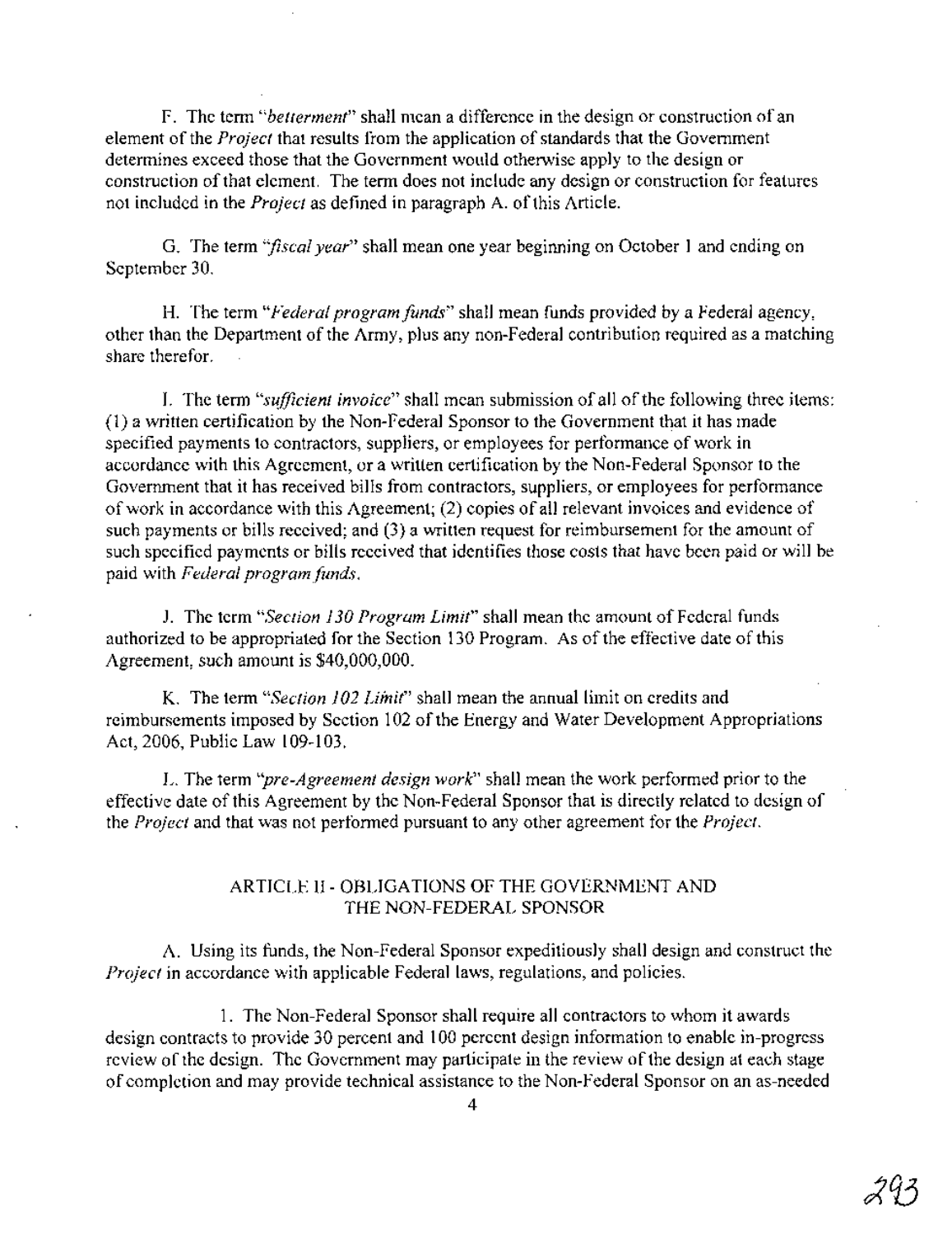basis until the end of the *period of design and construction*. The Government shall perform a final review to verify that the design is complete and is necessary for the *Project.* Upon completion of design, the Non-Federal Sponsor shall furnish the District Engineer with copies of the completed design.

2. Using information developed by the Non-Federal Sponsor, the Government shall develop and coordinate as required, an Environmental Assessment and Finding of No Significant Impact or an Environmental Impact Statement and Record of Decision, as necessary, to inform the public regarding the environmental impacts ofthe *Project* in accordance with the National Environmental Policy Act of 1969 (42 U.S.c. 4321-4347; hereinafter "NEPA"). The Non-Federal Sponsor shall not issue the solicitation for the first construction contract for the *Project* or commence construction of the *Project* using the Non-Federal Sponsor's own forces until all applicable environmental laws and regulations have been complied with, including, but not limited to NEPA and Section 401 of the Federal Water Pollution Control Act (33 U.S.C. 1341).

3. The Non-Federal Sponsor shall obtain all permits and licenses necessary for the design and construction of the *Project* and, in the exercise of its rights and obligations under this Agreement, shall comply with all applicable Federal, state, and local laws, regulations, ordinances, and policies including the laws and regulations specified in Article XI ofthis Agreement. As necessary to ensure compliance with such laws, regulations, ordinances, and policies, the Non-Federal Sponsor shall include appropriate provisions in its contracts for the design and construction of the *Project*.

4. The Non-Federal Sponsor shall afford the Government the opportunity to review and comment on the solicitations for all contracts for the *Project,* including relevant plans and specifications, prior to the Non-Federal Sponsor's issuance of such solicitations. To the extent possible, the Non-Federal Sponsor shall afford the Government the opportunity to review and comment on all proposed contract modifications, including change orders. In any instance where providing the Government with notification of a contract modification is not possible prior to execution of the contract modification, the Non-Federal Sponsor shall provide such notification in writing at the earliest date possible. To the extent possible, the Non-Federal Sponsor also shall afford the Government the opportunity to review and comment on all contract claims prior to resolution thereof. The Non-Federal Sponsor shall consider in good faith the comments of the Government, but the contents of solicitations, award of contracts or commencement of design or construction using the Non-Federal Sponsor's own forces, execution of contract modifications, resolution of contract claims, and performance of all work on the *Project* shall be exclusively within the control of the Non-Federal Sponsor.

5. At the time the Non-Federal Sponsor furnishes a contractor with a notice of acceptance of completed work for each contract for the *Project,* the Non-Federal Sponsor shall furnish a copy thereof to the Government.

6. The Government may perform periodic inspections to verify the progress of construction and that the work is being performed in a satisfactory manner. In addition, the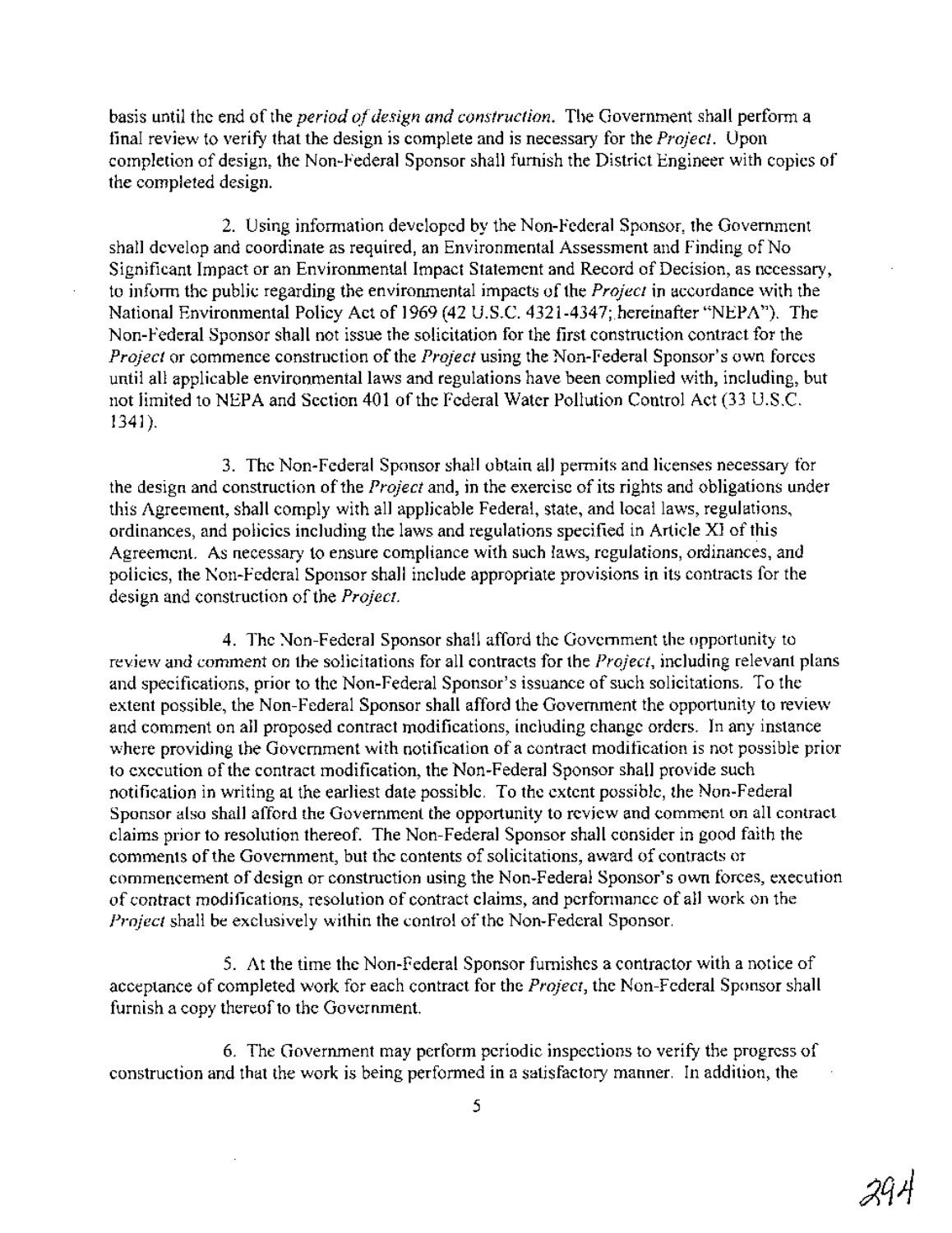Government may provide technical assistance to the Non-Federal Sponsor on an as-needed basis until the end of the *period of design and construction*. Further, the Government shall perform a final inspection to verify the completion of construction of the entire *Project* or completed portion thereof as the case may be. The Non-Federal Sponsor hereby gives the Government a right to enter, at reasonable times and in a reasonable manner, upon property that the Non-Federal Sponsor now or hereafter owns or controls for the purpose of performing such inspections.

B. In accordance with Article III of this Agreement, the Non-Federal Sponsor shall provide all lands, easements, and rights-of-way, including those required for *relocations,* the borrowing of material, and the disposal of dredged or excavated material, and shall perform or ensure performance of all *relocations* that the Non-Federal Sponsor and the Government jointly determine to be required or to be necessary for construction, operation, and maintenance of the *Project.* In addition, the Non-Federal Sponsor shall obtain all permits necessary for construction, operation, and maintenance of the *Project* on publicly owned or controlled lands.

C. The Government shall determine and include in *total project costs* the costs incurred by the Non-Federal Sponsor that the District Engineer determines are directly related to design and construction of the *Project*, subject to the conditions and limitations of this paragraph.

1. Pursuant to paragraph A.6. ofthis Article, all work performed by the Non-Federal Sponsor for the *Project* is subject to on-site inspection and certification by the Government that the work was accomplished in a satisfactory manner and in accordance with this Agreement, and is suitable for inclusion in the *Project.*

2. The Non-Federal Sponsor's costs for design and construction that may be eligible for inclusion in *total project costs* pursuant to this Agreement shall be subject to an audit in accordance with Article X.C. of this Agreement to determine the reasonableness, allocability, and allowability of such costs.

3. No costs shall be included in *total project costs* for any construction ofthe *Project* that was performed prior to compliance with all applicable environmental laws and regulations, including, but not limited to NEPA and Section 401 of the Federal Water Pollution Control Act (33 U.S.C. 1341).

4. In the performance of all work for the *Project,* the Non-Federal Sponsor must comply with applicable Federal labor laws covering non-Federal construction, including, but not limited to, 40 U.S.C. 3141-3148 and 40 U.S.C. 3701-3708 (revising, codifying and enacting without substantive change the provisions of the Davis-Bacon Act (formerly 40 U.S.C. 276a et *seq.),* the Contract Work Hours and Safety Standards Act (formerly 40 U.S.C. 327 *et seq.),* and the Copeland Anti- Kickback Act (formerly 40 U.S.C. 276c)). Notwithstanding any other provision ofthis Agreement, inclusion of costs for construction in *total project costs* may be withheld, in whole or in part, as a result of the Non-Federal Sponsor's failure to comply with its obligations under these laws.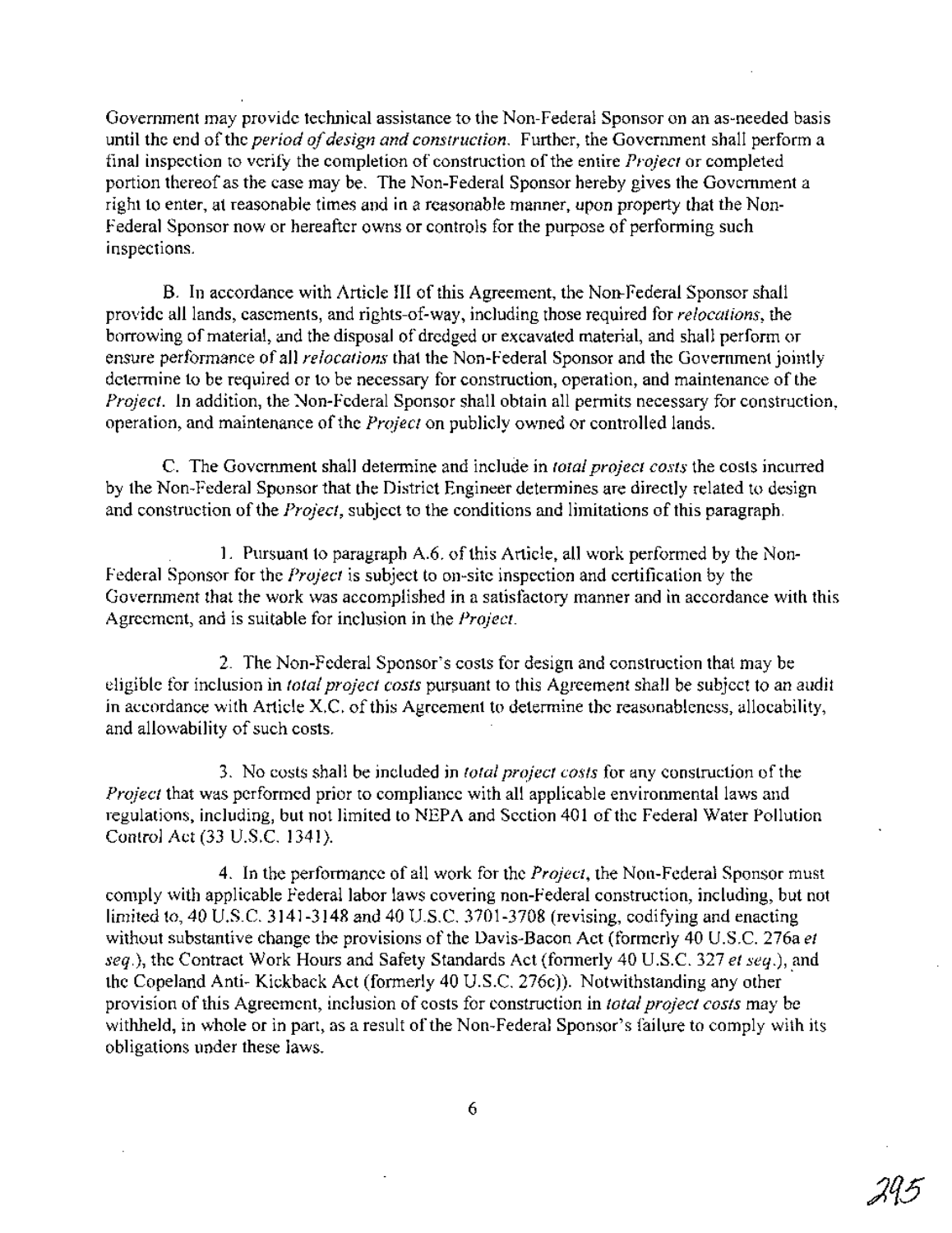5. The Non-Federal Sponsor's costs for design and construction that may be eligible for inclusion in *total project costs* pursuant to this Agreement are not subject to interest charges, nor are they subject to adjustment to reflect changes in price levels between the time the work is completed and the time the costs are included in *total project costs.*

6. The Government shall not include in *total project costs* any costs paid by the Non-Federal Sponsor using *Federal program funds* unless the Federal agency providing the Federal portion of such funds verifies in writing that expenditure of such funds for such purpose is expressly authorized by Federal law.

7. The Government shall not include in *total project costs* any costs for design and construction in excess of the Government's estimate of the costs of design and construction of the *Project* had the work been accomplished by the Government.

D. The Goyernment shall reimburse the Non-Federal Sponsor, in accordance with Article VI.B. ofthis Agreement, the amount necessary so that the Federal contribution towards *total project costs* equals 75 percent; however, any reimbursement by the Government is subject to the availability of funds and is limited by the *Section 130 Program Limit*.

E. Notwithstanding any other provision ofthis Agreement, Federal financial participation in the *Project* is limited by the following provisions of this paragraph.

1. As of the effective date of this Agreement, \$3,000,000 of Federal funds have been provided by the Congress of the United States (hereinafter the "Congress") for the Section 130 Program of which \$2,700,000 is currently projected to be available for the *Project.* The Government makes no commitment to request Congress to provide additional Federal funds for the Section 130 Program or the *Project.* Further, the Government's financial participation in the *Project* is limited to the Federal funds that the Government makes available to the *Project.*

2. In the event the Government projects that the amount of Federal funds the Government will make available to the *Project* through the then-current *fiscal year,* or the amount of Federal funds the Government will make available for the *Project* through the upcoming *fiscal year,* is not sufficient to meet the Federal share of*total project costs* and the Federal share of costs for data recovery activities associated with historic preservation in accordance with Article XVII.D. and Article XVII.E. of this Agreement that the Government projects will be incurred through the then-current or upcoming *fiscal year,* as applicable, the Government shall notify the Non-Federal Sponsor in writing of such insufficiency of funds and of the date the Government projects that the Federal funds that will have been made available to the *Project* will be exhausted. Upon the exhaustion of Federal funds made available by the Government to the *Project,* the Government's future performance under this Agreement shall be suspended and the parties shall proceed in accordance with Article XIII.B. of this Agreement. However, if the Government cannot make available sufficient Federal funds to meet the Federal share of *total project costs* in the then-current*fiscal year* solely due to the *Section 102 Limit,* only the Government's future performance related to reimbursement pursuant to paragraph D. of this Article shall be suspended.

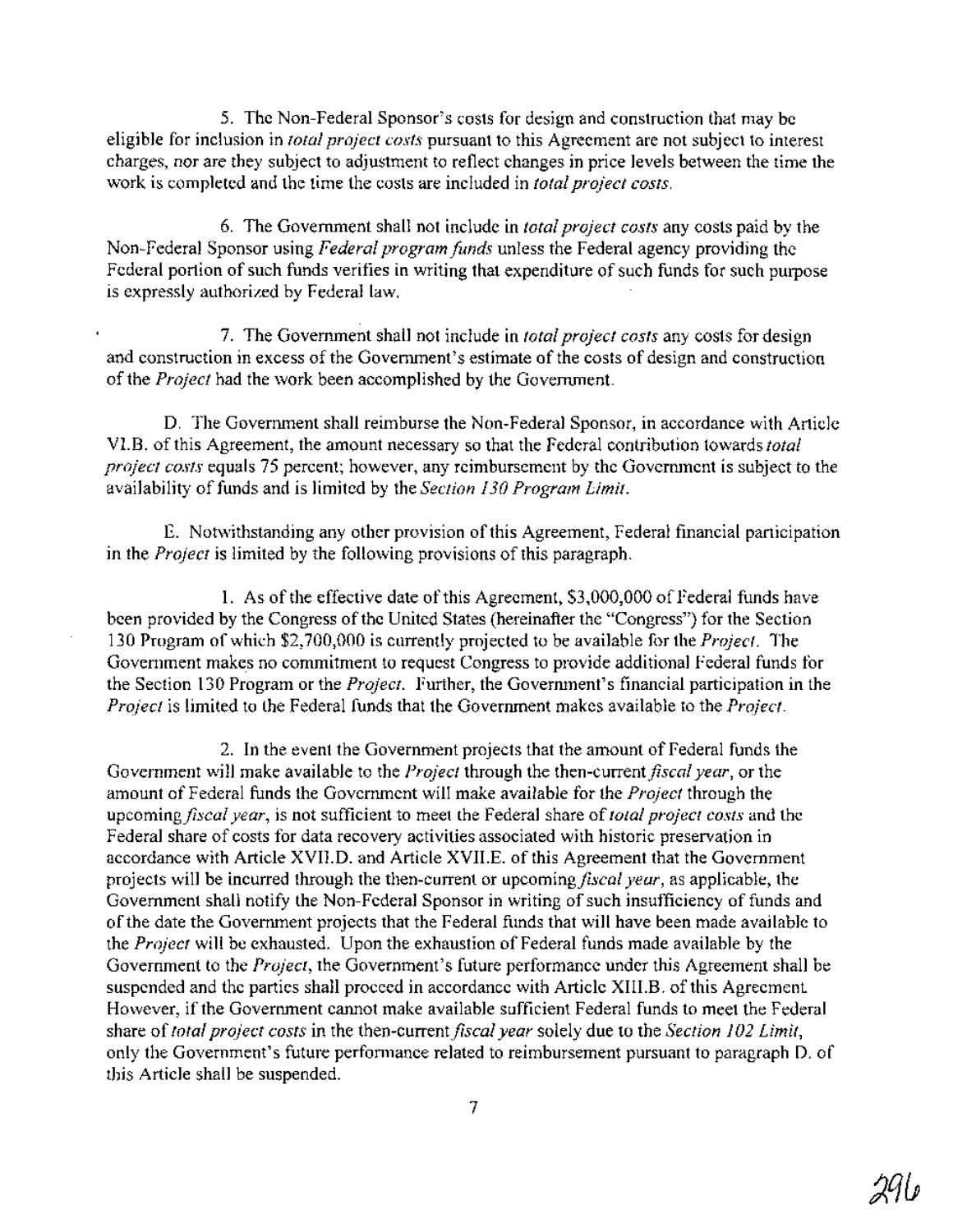3. Ifthe Government determines that the total amount of Federal funds provided by Congress for all projects implemented pursuant to Section 130 has reached the *Section 130 Program Limit,* and the Government projects that the Federal funds the Government will make available to the *Project* within the *Section 130 Program Limit* will not be sufficient to meet the Federal share of*total project costs* and the Federal share of costs for data recovery activities associated with historic preservation in accordance with Article XVII.D. and Article XVII.E. of this Agreement, the Government shall notify the Non-Federal Sponsor in writing of such insufficiency of funds and of the date the Government projects that the Federal funds that will have been made available to the *Project* will be exhausted. Upon the exhaustion of Federal funds made available by the Government to the *Project* within the *Section 130 Program Limit,* the parties shall terminate this Agreement and proceed in accordance with Article XIII ofthis Agreement.

F. During the *period ofdesign and construction,* the Non-Federal Sponsor shall prepare and furnish to the Government for review a proposed Operation, Maintenance, Repair, Rehabilitation and Replacement Manual (hereinafter the "OMRR&R Manual"). The failure of the Non-Federal Sponsor to prepare an OMRR&R Manual acceptable to the Government shall not relieve the Non-Federal Sponsor of its responsibilities for operation, maintenance, repair, rehabilitation, and replacement of the entire completed *Project*, or any completed portion thereof as the case may be, in accordance with the provisions ofthis Agreement.

G. Upon completion of construction and final inspection by the Government in accordance with paragraph A.6. of this Article, the Non-Federal Sponsor shall operate, maintain, repair, rehabilitate, and replace the entire *Project,* or a completed portion thereof as the case may be, in accordance with Article VIII of this Agreement. Further, after completion of all contracts for the *Project*, copies of all of the Non-Federal Sponsor's Written Notices of Acceptance of Completed Work for all contracts for the *Project* that have not been provided previously shall be provided to the Government.

H. Upon conclusion of the *period of design and construction*, the Government shall conduct an accounting, in accordance with Article VLC. of this Agreement, and furnish the results to the Non-Federal Sponsor.

I. The Non-Federal Sponsor and the Government, in consultation with appropriate Federal and State officials, shall develop a facilities or resource protection and development plan. Such plan shall include necessary design, completion of all necessary environmental coordination and documentation, preparation of appropriate engineering plans and specifications, preparation of an OMRR&R Manual, and any other matters related to design and construction of the *Project* in accordance with this Agreement.

J. The Non-Federal Sponsor shall identify, establish, and maintain such legal and institutional structures as are necessary to ensure the effective long-term operation of the *Project*. The Non-Federal Sponsor shall provide to the Government a written description of such legal and institutional structures and such descriptions shall be included in the OMRR&R Manual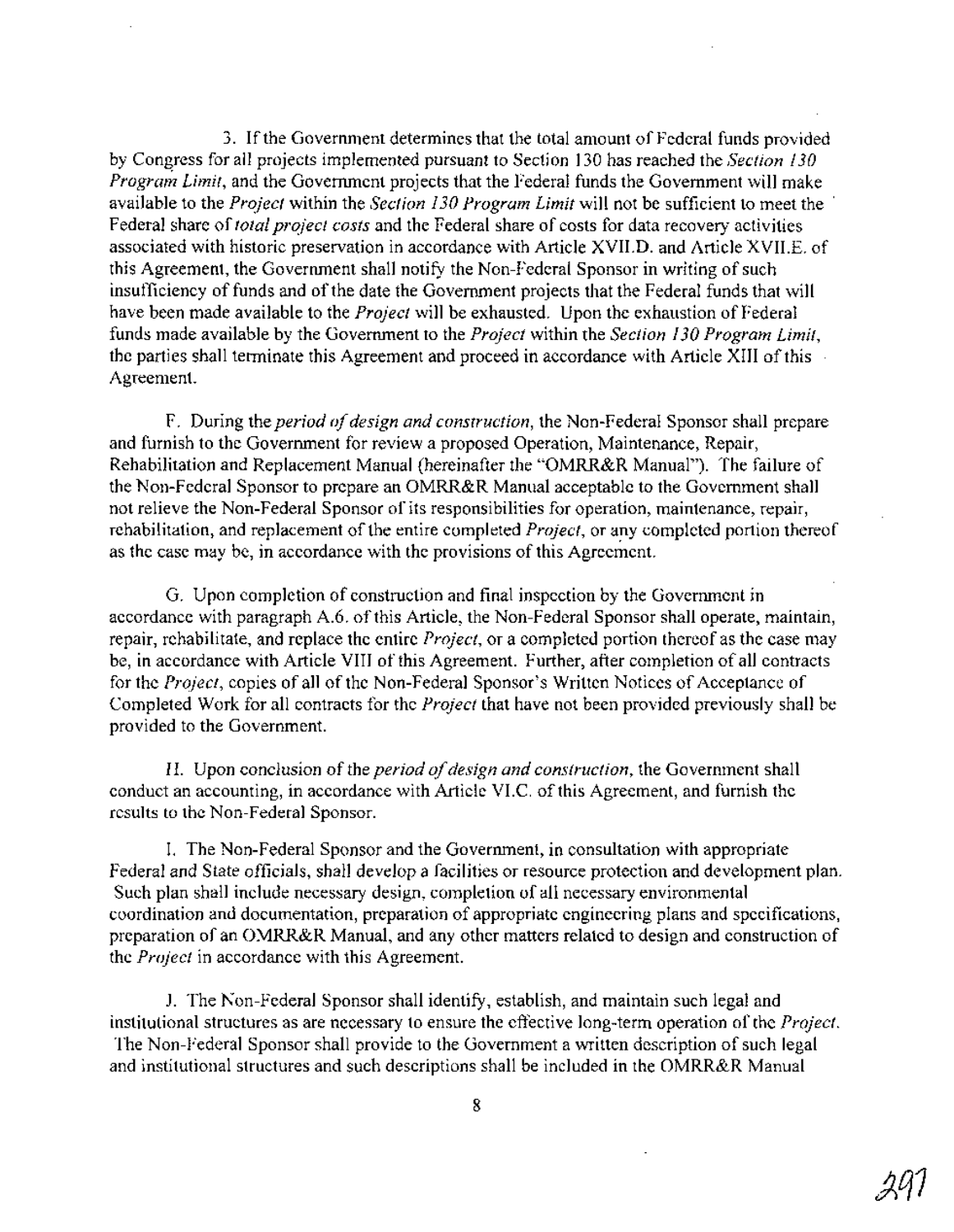prepared by the Non-Federal Sponsor. The Non-Federal Sponsor's costs of identification of such legal and institutional structures shall be included in *total project costs* and shared in accordance with the provisions of this Agreement, subject to an audit in accordance with Article X.C. of this Agreement to determine reasonableness, allocability, and allowability of such costs. The Government shall have no obligation under this Agreement for any costs of establishment and maintenance of such legal and institutional structures.

K: The Non-Federal Sponsor shall not use *Federal program funds* to meet any ofits obligations for the *Project* under this Agreement unless the Federal agency providing the Federal portion of such funds verifies in writing that expenditure of such funds for such purpose is expressly authorized by Federal law.

L. The Non-Federal Sponsor may request the Government to acquire lands, easements, or rights-of-way or to perform *relocations* for the *Project* on behalf ofthe Non-Federal Sponsor. Such requests shall be in writing and shall describe the services requested to be performed or provided. If in its sole discretion the Government elects to perform or provide the requested services or any portion thereof, it shall so notify the Non-Federal Sponsor in a writing that sets forth any applicable terms and conditions, which must be consistent with this Agreement. In the event of conflict between such a writing and this Agreement, this Agreement shall control. The Non-Federal Sponsor shall be solely responsible for all costs of the services performed or provided by the Government under this paragraph and shall pay all such costs in accordance with Article VI.D. of this Agreement. Notwithstanding the acquisition of lands, easements, or rightsof-way or performance of*relocations* by the Government, the Non-Federal Sponsor shall be responsible, as between the Government and the Non-Federal Sponsor, for any costs of cleanup and response in accordance with Article XIV.C. of this Agreement.

M. In the event that the Non-Federal Sponsor elects to include *betterments* in the design or construction of the *Project* during the *period of design and construction*, the Non-Federal Sponsor shall notify the Government in writing and describe the *betterments* it intends to design and construct. The Non-Federal Sponsor shall be solely responsible for all costs due to *betterments*, including costs associated with obtaining permits therefor, and shall pay all such costs without reimbursement by the Government.

N. The Government shall determine and include in *total project costs* the reasonable costs incurred by the Non-Federal Sponsor for *pre-Agreement design work* that have not been incurred pursuant to any other agreement for the *Project,* subject to the conditions and limitations of this paragraph. The Non-Federal Sponsor in a timely manner shall provide the Government with such documents as are sufficient to enable the Government to determine the amount of costs to be included in *total project costs* for *pre-Agreement design work.*

1. Acceptance by the Government ofthe *pre-Agreement design work* shall be subject to a review by the Government to verify that the work was accomplished in a satisfactory manner and in accordance with applicable Federal laws, regulations, and policies, and to verify that the *pre-Agreement design work* is necessary for the *Project.*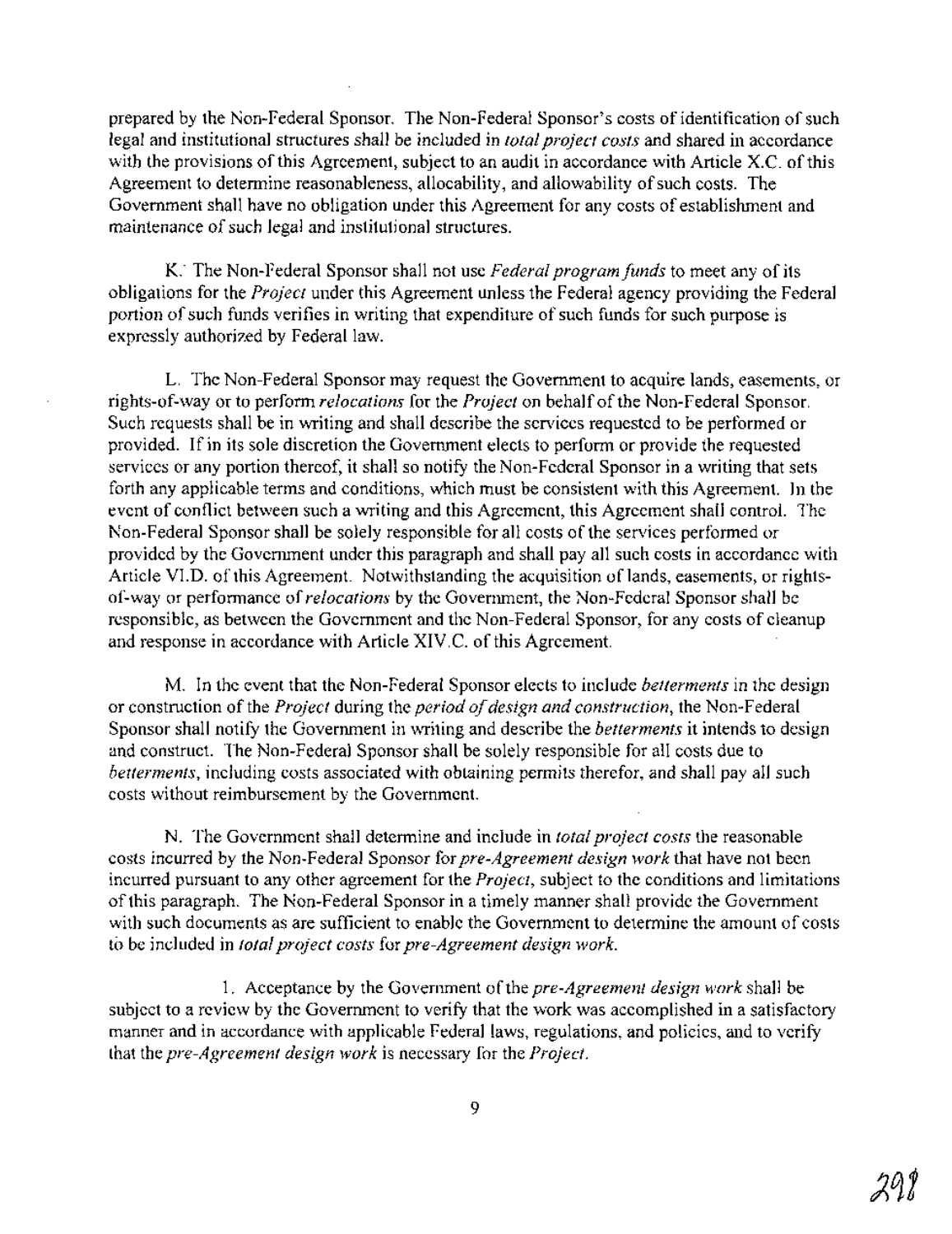2. The Non-Federal Sponsor's costs for *pre-Agreement design work* that may be eligible for inclusion in *total project costs* pursuant to this paragraph shall be subject to an audit in accordance with Article X.C. of this Agreement to determine the reasonableness, allocability, and allowability of such costs.

3. The Non-Federal Sponsor's costs for *pre-Agreement design work* that may be eligible for inclusion in *total project costs* pursuant to this paragraph are not subject to interest charges, nor are they subject to adjustment to reflect changes in price levels between the time the *pre-Agreement design work* was completed and the time the costs are included in *total project costs.*

4. The Government shall not include in *total project costs* any costs for *pre-Agreement design work* paid by the Non-Federal Sponsor using *Federal program funds* unless the Federal agency providing the Federal portion of such funds verifies in writing that expenditure of such funds for such purpose is expressly authorized by Federal law.

5. The Government shall not include in *total project costs* any costs for *pre-Agreement design work* in excess of the Government's estimate of the costs of the *pre-Agreement design work* had the work been accomplished by the Government.

#### ARTICLE **III-** LANDS, EASEMENTS, RIGHTS-OF-WAY, RELOCATIONS, AND COMPLIANCE WITH PUBLIC LAW 91-646, AS AMENDED  $\mathbf{I}$

A. The Non-Federal Sponsor and the Government jointly shall determine the lands, easements, and rights-of-way required for construction, operation, and maintenance of the *Project,* including those required for *relocations,* the borrowing of material, and the disposal of dredged or excavated material. Upon reaching such determination, the Government shall provide written confirmation to the Non-Federal Sponsor thereof including a description of the lands, easements, and rights-of-way jointly determined to be required. Prior to the issuance of the solicitation for each contract for construction of the *Project*, or prior to the Non-Federal Sponsor incurring any financial obligations for construction of a portion of the *Project* using the Non-Federal Sponsor's own forces, the Non-Federal Sponsor shall acquire all lands, easements, and rights-of-way the Non-Federal Sponsor and the Government jointly determine the Non-Federal Sponsor must provide for that work and shall certify in writing to the Government that said interests have been acquired. Furthermore, prior to the end of the *period of design and construction,* the Non-Federal Sponsor shall acquire all lands, easements, and rights-of-way required for construction, operation, and maintenance of the *Project*. The Non-Federal Sponsor shall ensure that lands, easements, and rights-of-way required for the *Project* and that were provided by the Non-Federal Sponsor are retained in public ownership for uses compatible with the authorized purposes of the *Project*.

B. The Non-Federal Sponsor and the Government jointly shall determine the *relocations* necessary for construction, operation, and maintenance of the *Project*, including those necessary to enable the borrowing of material or the disposal of dredged or excavated material. Upon reaching such determination, the Government shall provide written confirmation to the Non-

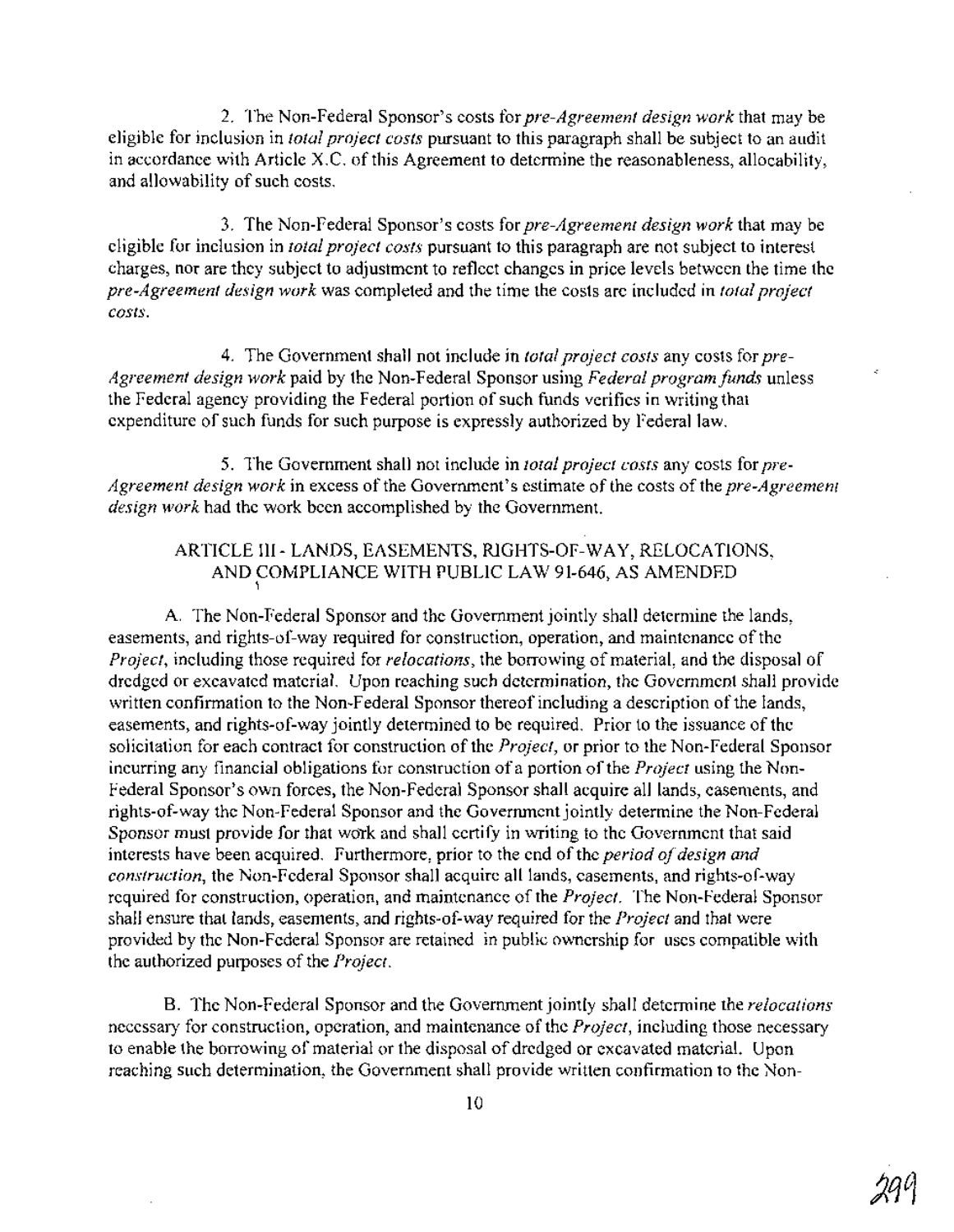Federal Sponsor thereof including a description of the *relocations* jointly determined to be necessary. Prior to the issuance of the solicitation for each contract for construction of the *Project*, or prior to the Non-Federal Sponsor incurring any financial obligations for construction of a portion of the *Project* using the Non-Federal Sponsor's own forces, the Non-Federal Sponsor shall prepare or ensure the preparation of plans and specifications for, and perform or ensure the performance of, all *relocations* the Non-Federal Sponsor and the Government jointly determine to be necessary for that work and certify in writing to the Government that said work has been performed. Furthermore, prior to the end of the *period of design and construction*, the Non-Federal Sponsor shall perform or ensure performance of all *relocations* necessary for construction, operation, and maintenance of the *Project*.

C. The Non-Federal Sponsor shall comply with the applicable provisions ofthe Uniform Relocation Assistance and Real Property Acquisition Policies Act of 1970, Public Law 91-646, as amended (42 U.S.C. 4601-4655), and the Uniform Regulations contained in 49 C.F.R. Part 24, in acquiring lands, easements, and rights-of-way required for construction, operation, and . maintenance ofthe *Project,* including those required for *relocations,* the borrowing of material, or the disposal of dredged or excavated material, and shall inform all affected persons of applicable benefits, policies, and procedures in connection with said Act.

# ARTICLE IV - VALUE OF LANDS, EASEMENTS, RIGHTS-OF-WAY, AND RELOCATIONS AND COSTS OF PERMITS

A. The Government shall include in *total project costs* the value ofthe lands, easements, and rights-of-way that the Non-Federal Sponsor and the Government jointly determine must be provided by the Non-Federal Sponsor pursuant to Article lILA. ofthis Agreement and the value ofthe *relocations* that the Non-Federal Sponsor and the Government jointly determine must be performed by the Non-Federal Sponsor or for which it must ensure performance pursuant to Article III.B. ofthis Agreement. The Government also shall include in *total project costs* the reasonable costs incurred by the Non-Federal Sponsor that are associated with obtaining permits pursuant to Article II.B. of this Agreement that are necessary for construction, operation, and maintenance ofthe *Project* on publicly owned or controlled lands. However, the Government shall not include in *total project costs* the value of any lands, easements, rights-of-way, or *relocations* that have been provided previously as an item of cooperation for another Federal project. Further, the Government shall not include in *total project costs* the value of lands, easements, rights-of-way, or *relocations* that were acquired or performed using *Federal program funds* or the costs of obtaining permits paid using *Federal program funds* unless the Federal agency providing the Federal portion of such funds verifies in writing that reimbursement for the value and costs of such items is expressly authorized by Federal law. Finally, no value or costs ofsuch items shall be included in *total project costs* pursuant to this Article, and no reimbursement shall be provided to the Non-Federal Sponsor, for any value or costs in excess of 25 percent of *total project costs.*

B. The Non-Federal Sponsor in a timely manner shall provide the Government with such documents as are sufficient to enable the Government to determine the value of any contribution provided pursuant to Article lILA. or Article IILB. ofthis Agreement and to determine the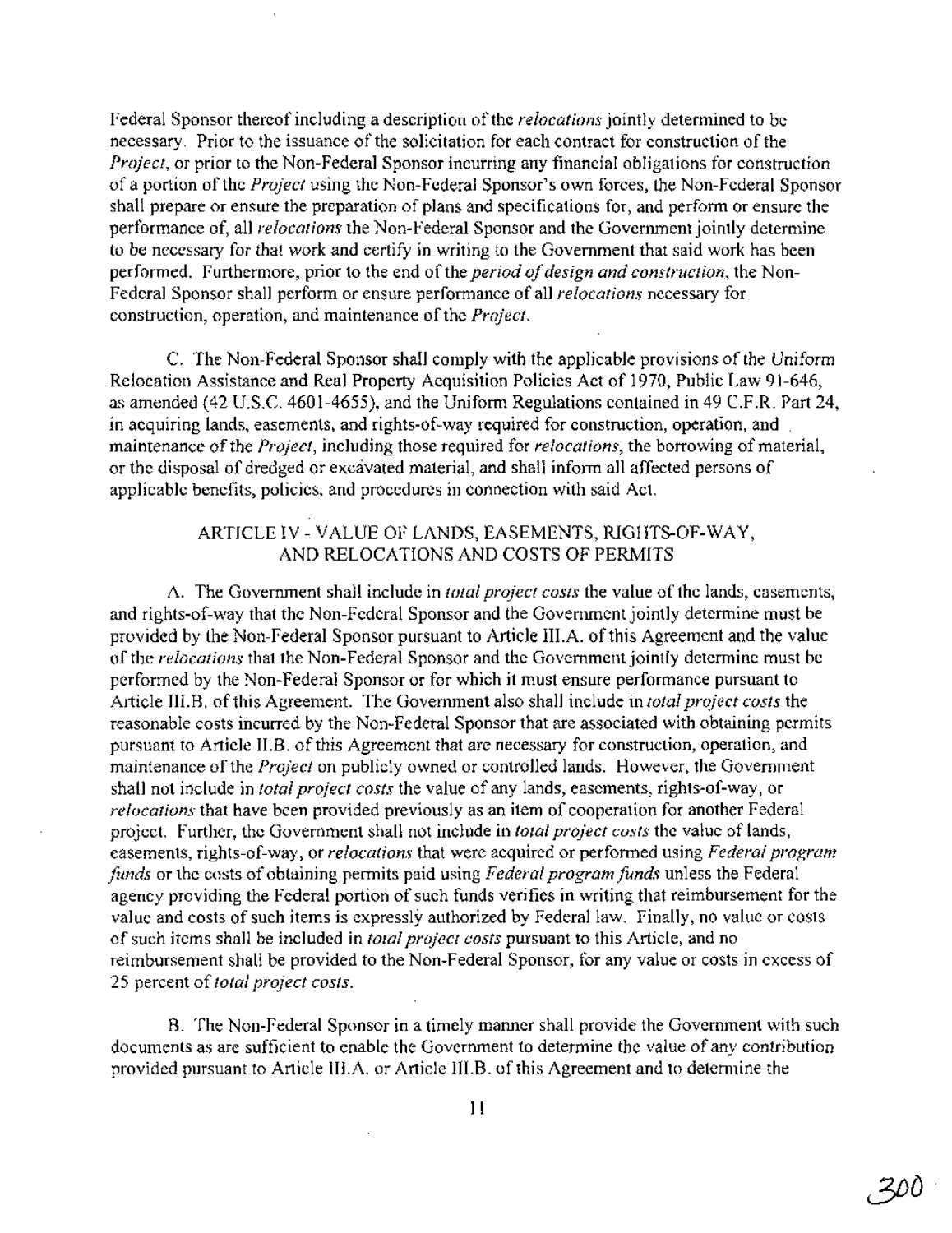reasonable costs incurred by the Non-Federal Sponsor that are associated with obtaining permits pursuant to Article II.B. of this Agreement. Upon receipt of such documents, the Government in a timely manner shall determine the value of such contributions and the reasonable costs for obtaining such permits and include in *total project costs* the amount of such value and costs that does not exceed 25 percent of *total project costs.*

C. For the sole purpose of determining the value to be included in *total project costs* in accordance with this Agreement and except as otherwise provided in paragraph F. of this Article, the value oflands, easements, and rights-of-way, including those required for *relocations,* the borrowing of material, and the disposal of dredged or excavated material, shall be the fair market value of the real property interests, plus certain incidental costs of acquiring those interests, as determined in accordance with the provisions of this paragraph.

1. Date of Valuation. The fair market value of lands, easements, or rights-of-way owned by the Non-Federal Sponsor on the effective date of this Agreement shall be the fair market value of such real property interests as of the date the Non-Federal Sponsor awards the first construction contract for the *Project*, or, if the Non-Federal Sponsor performs the construction using its own forces, the date that the Non-Federal Sponsor begins construction of the *Project.* The fair market value of lands, easements, or rights-of-way acquired by the Non-Federal Sponsor after the effective date of this Agreement shall be the fair market value of such real property interests at the time the interests are acquired.

2. General Valuation Procedure. Except as provided in paragraph C.3. CA. or paragraph C.5. of this Article, the fair market value of lands, easements, or rights-of-way shall be determined in accordance with the provisions of this paragraph.

a. The Non-Federal Sponsor shall obtain, for each real property interest, an appraisal that is prepared by a qualified appraiser who is acceptable to the Non-Federal Sponsor and the Government. The Non-Federal Sponsor shall provide a copy of each appraisal to the Government. The appraisal must be prepared in accordance with the applicable rules of just compensation, as specified by the Government. The fair market value shall be the amount set forth in the Non-Federal Sponsor's appraisal, if such appraisal is approved by the Government. In the event the Government does not approve the Non-Federal Sponsor's appraisal, the Non-Federal Sponsor may obtain a second appraisal, and the fair market value shall be the amount set forth in the Non-Federal Sponsor's second appraisal, if such appraisal is approved by the Government. In the event the Government does not approve the Non-Federal Sponsor's second appraisal, the Non-Federal Sponsor chooses not to obtain a second appraisal, or the Non-Federal Sponsor does not provide the first appraisal as required in this paragraph, the Government shall obtain an appraisal, and the fair market value shall be the amount set forth in the Government's appraisal, if such appraisal is approved by the Non-Federal Sponsor. In the event the Non-Federal Sponsor does not approve the Government's appraisal, the Government, after consultation with the Non-Federal Sponsor, shall consider the Government's and the Non-Federal Sponsor's appraisals and determine an amount based thereon, which shall be deemed to be the fair market value.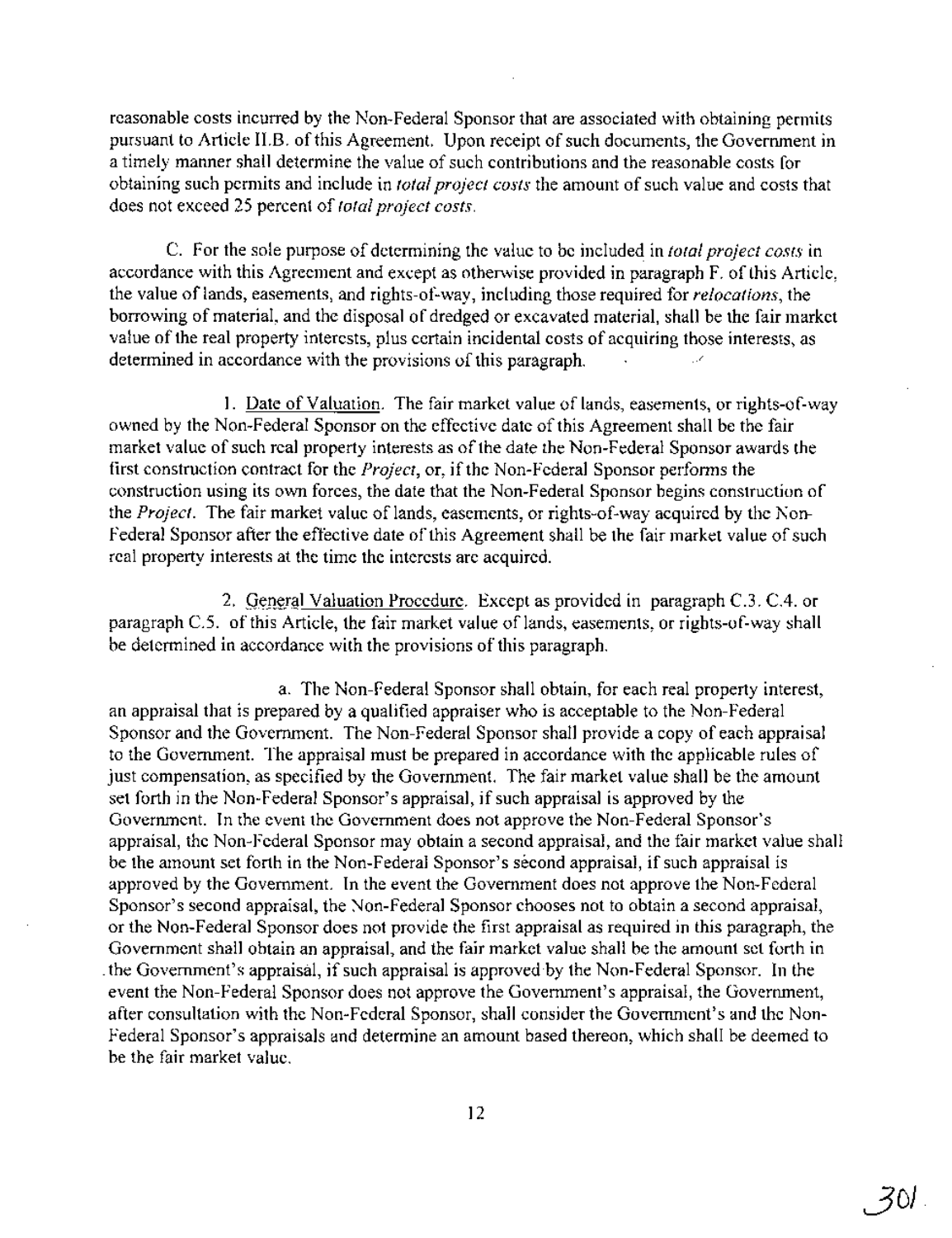b. Where the amount paid or proposed to be paid by the Non-Federal Sponsor for the real property interest exceeds the amount determined pursuant to paragraph C.2.a. of this Article, the Government, at the request of the Non-Federal Sponsor, shall consider all factors relevant to determining fair market value and, in its sole discretion, after consultation with the Non-Federal Sponsor, may approve in writing an amount greater than the amount determined pursuant to paragraph  $C.2.a.$  of this Article, but not to exceed the amount actually paid or proposed to be paid. If the Government approves such an amount, the fair market value shall be the lesser of the approved amount or the amount paid by the Non-Federal Sponsor, but no less than the amount determined pursuant to paragraph C.2.a. of this Article.

3. Eminent Domain Valuation Procedure. For lands, easements, or rights-of-way acquired by eminent domain proceedings instituted after the effective date of this Agreement, the Non-Federal Sponsor, prior to instituting such proceedings, shall submit to the Government notification in writing of its intent to institute such proceedings and an appraisal of the specific real property interests to be acquired in such proceedings. The Government shall have 60 calendar days after receipt of such a notice and appraisal within which to review the appraisal, if not previously approved by the Government in writing.

a. Ifthe Government previously has approved the appraisal in writing, or if the Government provides written approval of, or takes no action on, the appraisal within such 60 day period, the Non-Federal Sponsor shall use the amount set forth in such appraisal as the estimate of just compensation for the purpose of instituting the eminent domain proceeding.

b. If the Government provides written disapproval of the appraisal, including the reasons for disapproval, within such 60 day period, the Government and the Non-Federal Sponsor shall consult in good faith to promptly resolve the issues or areas of disagreement that are identified in the Government's written disapproval. If, after such good faith consultation, the Government and the Non-Federal Sponsor agree as to an appropriate amount, then the Non-Federal Sponsor shall use that amount as the estimate of just compensation for the purpose of instituting the eminent domain proceeding. If, after such good faith consultation, the Government and the Non-Federal Sponsor cannot agree as to an appropriate amount, then the Non-Federal Sponsor may use the amount set forth in its appraisal as the estimate of just compensation for the purpose of instituting the eminent domain proceeding.

c. For lands, easements, or rights-of-way acquired by eminent domain proceedings instituted in accordance with paragraph  $C.3$ . of this Article, fair market value shall be either the amount of the court award for the real property interests taken, to the extent the Non-Federal Sponsor and the Government jointly determined such interests are required for construction, operation, and maintenance of the *Project*, or the amount of any stipulated settlement or portion thereof that the Government approves in writing.

4. Incidental Costs. For lands, easements, or rights-of-way acquired by the Non-Federal Sponsor within a five year period preceding the effective date of this Agreement, or at any time after the effective date of this Agreement, the value of the interest shall include the documented incidental costs of acquiring the interest, as determined by the Government, subject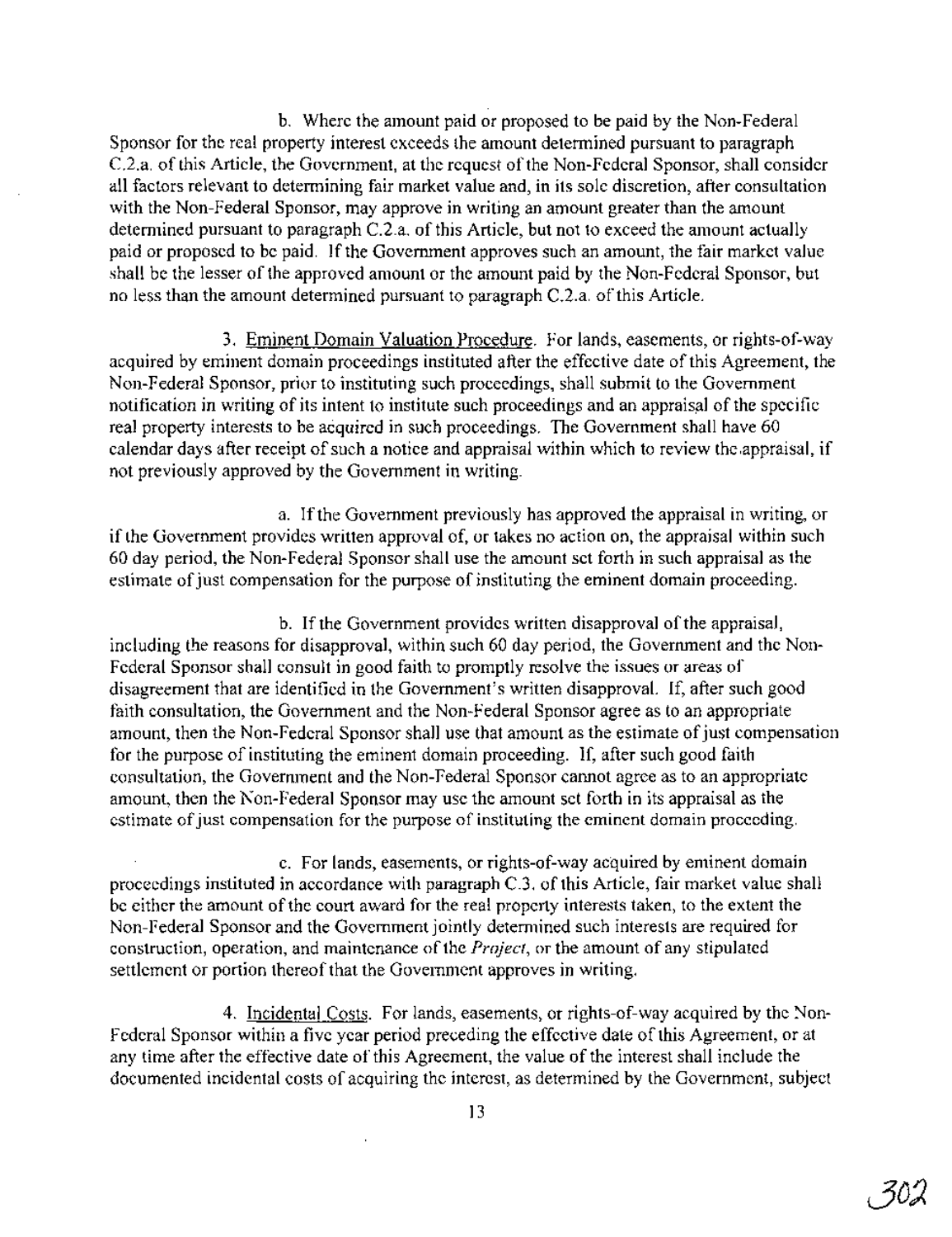to an audit in accordance with Article X.C. of this Agreement to determine reasonableness, allocability, and allowability of such costs. Such incidental costs shall include, but not necessarily be limited to, closing and title costs, appraisal costs, survey costs, attorney's fees, plat maps, mapping costs, actual amounts expended for payment of any relocation assistance benefits provided in accordance with Article III.C. of this Agreement, and other payments by the Non-Federal Sponsor for items that are generally recognized as compensable, and required to be paid, by applicable state law due to the acquisition of a real property interest in accordance with Article III of this Agreement. The value of the interests provided by the Non-Federal Sponsor in accordance with Article III.A. of this Agreement also shall include the documented costs of obtaining appraisals prepared for review by the Government pursuant to paragraph C.2.a. of this Article subject to an audit in accordance with Article X.C. of this Agreement to determine reasonableness, allocability, and allowability of such costs.

5. Waiver of Appraisal. Except as required by paragraph *C.3.* ofthis Article, the Government may waive the requirement for an appraisal pursuant to this paragraph if it determines that an appraisal is unnecessary because the valuation is uncomplicated and that the estimated fair market value of the real property interest is \$10,000 or less based upon a review of available data. In such event, the Government and the Non-Federal Sponsor must agree in writing to the value of such real property interest in an amount not in excess of  $$10,000$ .

D. After consultation with the Non-Federal Sponsor, the Government shall determine the value of*relocations* in accordance with the provisions ofthis paragraph.

1. For a *relocation* other than a *highway,* the value shall be only that portion of *relocation* costs that the Government determines is necessary to provide a functionally equivalent facility, reduced by depreciation, as applicable, and by the salvage value of any removed items.

2. For a *relocation* of a *highway,* the value shall be only that portion of*relocation* costs that would be necessary to accomplish the *relocation* in accordance with the design standard that the State of California would apply under similar conditions of geography and traffic load, reduced by the salvage value of any removed items.

*3. Relocation* costs shall include, but not necessarily be limited to, actual costs of performing the *relocation;* planning, engineering and design costs; supervision and administration costs; and documented incidental costs associated with performance of the *relocation,* as determined by the Government. *Relocation* costs shall not include any costs due to *betterments,* as determined by the Government, nor any additional cost of using new material when suitable used material is available. *Relocation* costs shall be subject to an audit in accordance with Article X.C. of this Agreement to determine reasonableness, allocability, and allowability of such costs.

4. The value to be included in *total project costs* for *relocations* performed within the *Project* boundaries is subject to satisfactory compliance with applicable Federal labor laws covering non-Federal construction, including, but not limited to, 40 U.S.C. 3141-3148 and 40 U.S.C. 3701-3708 (revising, codifying and enacting without substantive change the provisions of

J.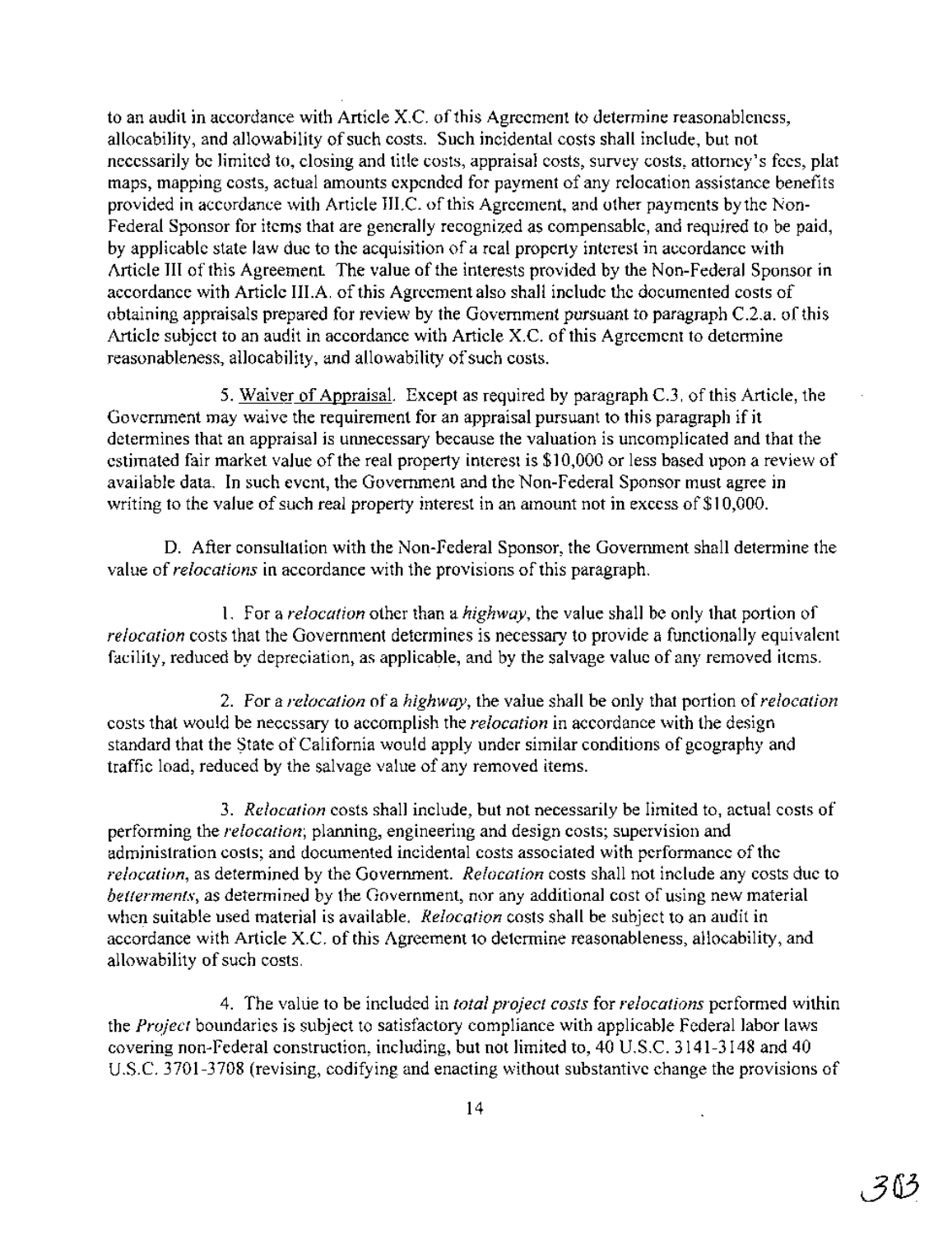the Davis-Bacon Act (formerly 40 U.S.C. 276a *et seq.),* the Contract Work Hours and Safety Standards Act (formerly 40 U.S.C. 327 *et seq.),* and the Copeland Anti-Kickback Act (formerly 40 U.S.C. 276c)). Notwithstanding any other provision of this Agreement, inclusion of the value of*relocations* in *totalproject costs* may be denied, in whole or in part, as a result ofthe Non-Federal Sponsor's failure to comply with its obligations under these laws.

E. The Government shall include in *total project costs* the reasonable costs incurred by the Non-Federal Sponsor pursuant to Article II.B. of this Agreement that are associated with obtaining permits necessary for construction, operation, and maintenance ofthe *Project* on publicly owned or controlled lands, subject to an audit in accordance with Article X.C. of this Agreement to determine reasonableness, allocability, and allowability of such costs.

F. Subject to the limitations described in paragraph A. ofthis Article, where the Government, on behalf of the Non-Federal Sponsor pursuant to Article II.L. of this Agreement, acquires lands, easements, or rights-of-way or performs *relocations,* the value to be included in total project costs in accordance with this Agreement shall be the costs of such work performed or provided by the Government that are paid by the Non-Federal Sponsor in accordance with Article VLD. ofthis Agreement. In addition, the value to be included in *total project costs* in accordance with this Agreement shall include the documented costs incurred by the Non-Federal Sponsor in accordance with the terms and conditions agreed upon in writing pursuant to Article ILL. ofthis Agreement subject to the limitations described in paragraph A. ofthis Article and an audit in accordance with Article X.C. of this Agreement to determine reasonableness, allocability, and allowability of such costs.

#### ARTICLE V - PROJECT COORDINATION TEAM

A. To provide for consistent and effective communication, the Non-Federal Sponsor and the Government, not later than 30 calendar days after the effective date of this Agreement, shall appoint named senior representatives to a Project Coordination Team. Thereafter, the Project Coordination Team shall meet regularly until the end of the *period of design and construction*. The Government's Project Manager and a counterpart named by the Non-Federal Sponsor shall co-chair the Project Coordination Team.

B. The Government's Project Manager and the.Non-Federal Sponsor's counterpart shall keep the Project Coordination Team informed of the progress of design and construction and of significant pending issues and actions, and shall seek the views of the Project Coordination Team on matters that the Project Coordination Team generally oversees.

C. Until the end of the *period of design and construction*, the Project Coordination Team shall generally oversee the *Project,* including matters related to: design; completion of all necessary environmental coordination and documentation; plans and specifications; scheduling; real property and *relocation* requirements; real property acquisition; contract awards and modifications; contract costs; the application of and compliance with 40 U.S.C. 3141-3148 and 40 U.S.C. 3701-3708 (revising, codifying and enacting without substantive change the provisions ofthe Davis-Bacon Act (formerly 40 U.S.c. 276a *et seq.),* the Contract Work Hours and Safety

 $\bar{\chi}$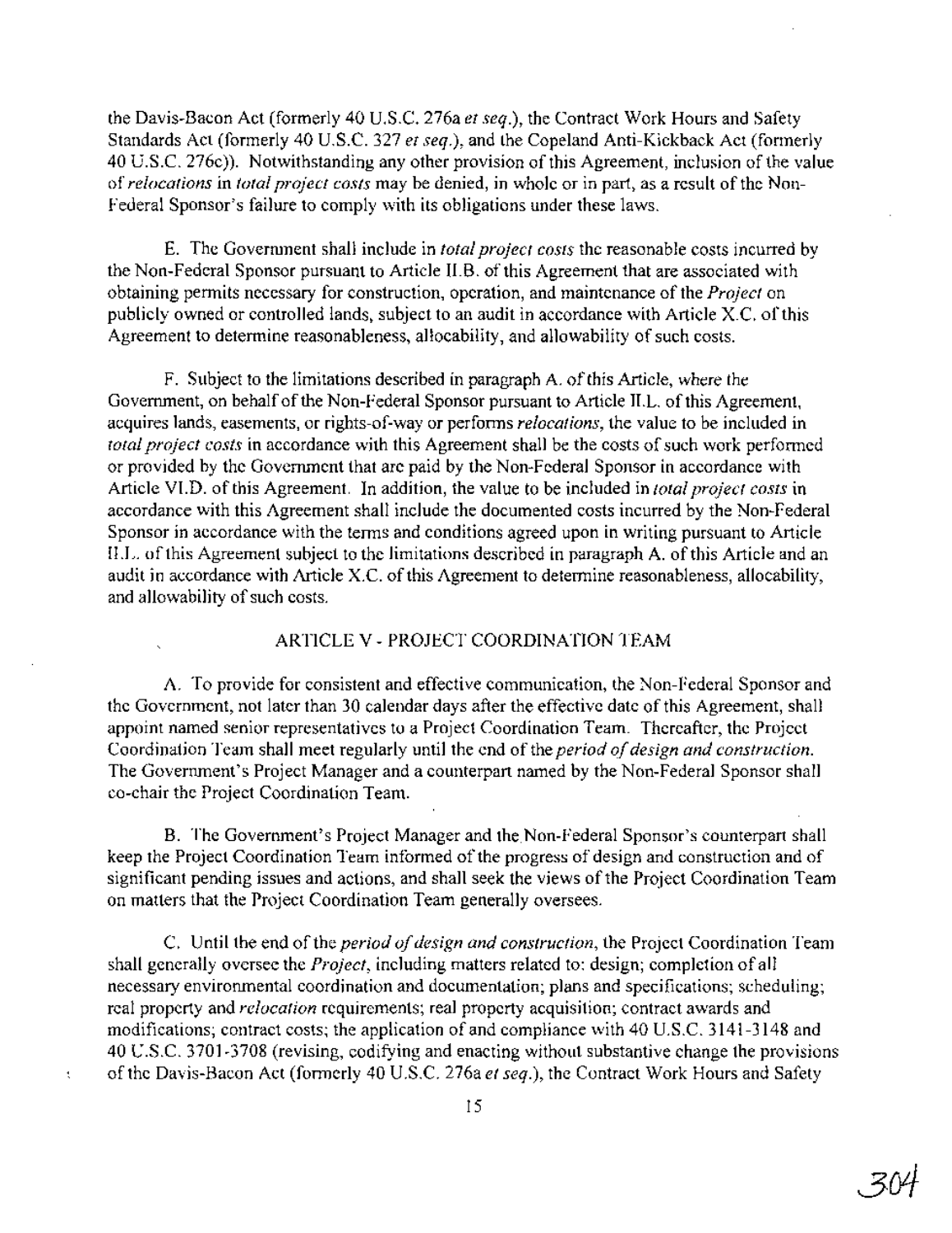Standards Act (formerly 40 U.S.C. 327 *et seq.),* and the Copeland Anti-Kickback Act (formerly 40 U.S.C. 276c)} for *relocations* and the construction portion ofthe *Project;* the investigations to identify the existence and extent of hazardous substances in accordance with Article XIV.A. of this Agreement; historic preservation activities in accordance with Article XVII of this Agreement; the Government's cost projections; final inspection of the entire *Project* or completed portions thereof as the case may be; preparation of the proposed OMRR&R Manual; anticipated requirements and needed capabilities for performance of operation, maintenance, repair, rehabilitation, and replacement of the *Project* including issuance of permits; and other matters related to the *Project*. This oversight of the *Project* shall be consistent with a project management plan developed by the Government and the Non-Federal Sponsor.

D. The Project Coordination Team may make recommendations to the Non-Federal Sponsor on matters related to the *Project* that the Project Coordination Team generally oversees, including suggestions to avoid potential sources of dispute. The Non-Federal Sponsor in good faith shall consider the recommendations of the Project Coordination Team. The Non-Federal Sponsor, having the legal authority and responsibility for design and construction of the *Project*, has the discretion to accept or reject, in whole or in part, the Project Coordination Team's recommendations except as otherwise required by the provisions of this Agreement, including compliance with applicable Federal, State, or local laws or regulations.

E. The Non-Federal Sponsor's costs of participation in the Project Coordination Team shall be included in *total project costs* and shared in accordance with the provisions ofthis Agreement, subject to an audit in accordance with Article X.C. of this Agreement to determine reasonableness, allocability, and allowability ofsuch costs. The Government's costs of participation in the Project Coordination Team shall be included in *total project costs* and shared in accordance with the provisions of this Agreement.

# ARTICLE VI - METHOD OF PAYMENT

A. The Non-Federal Sponsor shall provide the Government with such documents as are sufficient to enable the Government to maintain current records and provide to the Non-Federal Sponsor current projections of costs, financial obligations, contributions provided by the parties, the value included in *total project costs* for lands, easements, rights-of-way, *relocations,* and permit costs determined in accordance with Article IV of this Agreement, and the costs included in *total project costs* for the *pre-Agreement design work* determined in accordance with Article II.N. of this Agreement.

1. As ofthe effective date ofthis Agreement, *total project costs* are projected to be \$28,440,000; the Government's share of*total project costs* is projected to be \$21,330,000; the Non-Federal Sponsor's share of *total project costs* is projected to be \$7,110,000; *total project costs* to be incurred by the Government are projected to be \$2,133,000; *total project costs* to be incurred by the Non-Federal Sponsor are projected to be \$26,307,000; total reimbursements in accordance with paragraph B.2. of this Article are projected to be \$19,197,000; the value included in *total project costs* for lands, easements, rights-of-way, *relocations,* and permit costs determined in accordance with Article IV of this Agreement is projected to be  $$1,115,000$ ; the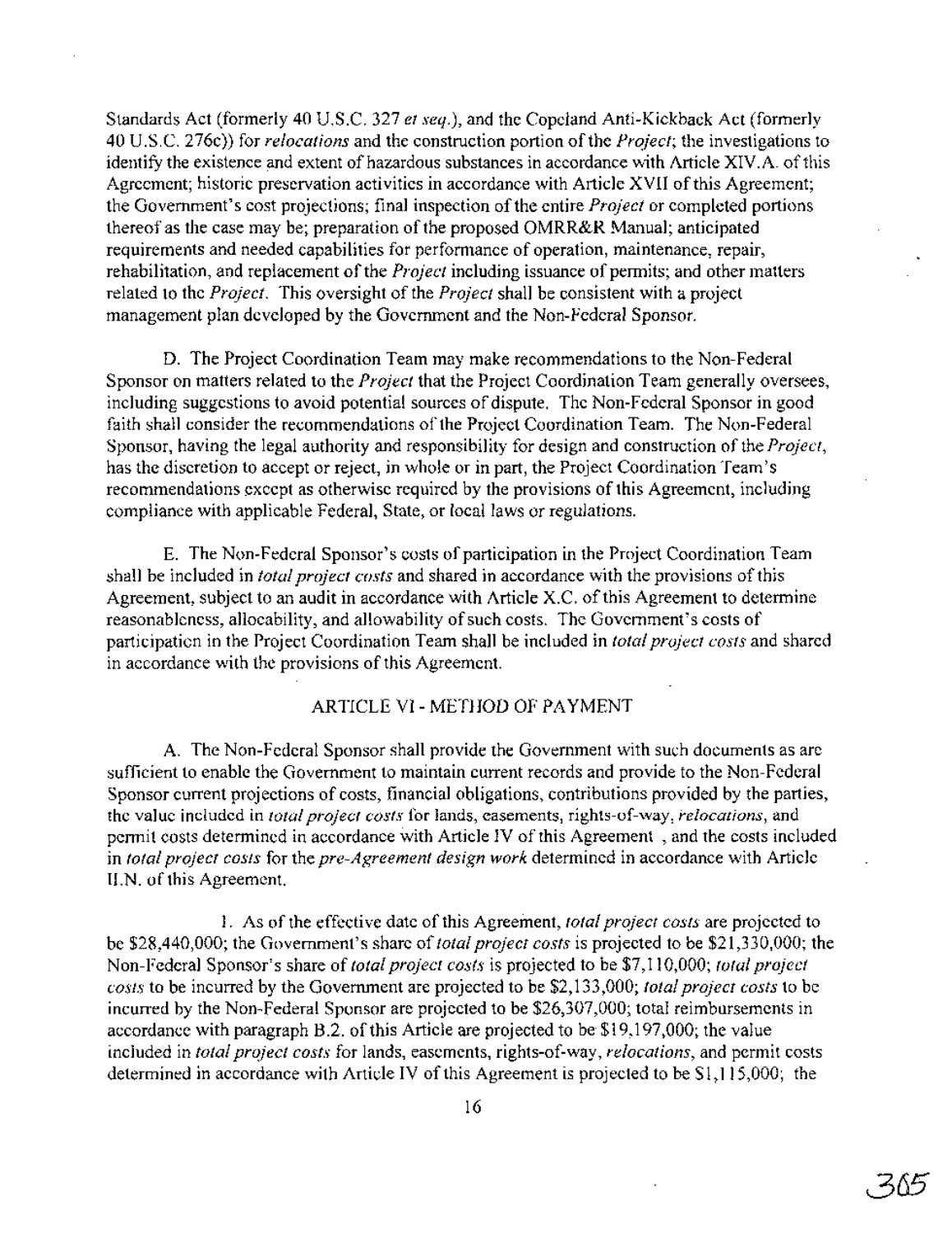costs included in *total project costs* for the *pre-Agreement design work* determined in accordance with Article II.N. of this Agreement are projected to be \$0; the Government's financial obligations for data recovery activities associated with historic preservation pursuant to Article XVII.D. of this Agreement is projected to be \$0; the Government's share of financial obligations for data recovery activities associated with historic preservation pursuant to Article XVII.E. of this Agreement is projected to be \$0; the Non-Federal Sponsor's share of financial obligations for data recovery activities associated with historic preservation pursuant to Article XVILE. of this Agreement is projected to be \$0; and the Government's financial obligations to be incurred for acquisition of lands, easements, or rights-of-way or performance of*relocations* for the Project on behalf of the Non-Federal Sponsor and the Non-Federal Sponsor's contribution of funds for such work required by Article ILL. of this Agreement are projected to be \$1,115,000. These amounts are estimates subject to adjustment by the Government, after consultation with the Non-Federal Sponsor, and are not to be construed as the total financial responsibilities of the Government and the Non-Federal Sponsor.

2. By 1 October 2008 and by each quarterly anniversary thereof until the conclusion of the *period of design and construction* and resolution of all relevant claims and appeals and eminent domain proceedings, the Government shall provide the Non-Federal Sponsor with a report setting forth all contributions provided to date and the current projections ofthe following: *total project costs;* the Government's share of *total project costs;* the Non-Federal Sponsor's share of*total project costs; total project costs* incurred by the Government; *total project costs* incurred by the Non-Federal Sponsor; total reimbursements paid to the Non-Federal Sponsor; the value included in *total project costs* for lands, easements, rights-of-way, *relocations,* and permit costs determined in accordance with Article IV ofthis Agreement; the costs included in *total project costs* for the *pre-Agreement design work* determined in accordance with Article II.N. of this Agreement; the Government's financial obligations for data recovery activities associated with historic preservation pursuant to Article XVII.D. ofthis Agreement; the Government's share of financial obligations for data recovery activities associated with historic preservation pursuant to Article XVII.E. of this Agreement; the Non-Federal Sponsor's share of financial obligations for data recovery activities associated with historic preservation pursuant to Article XVII.E. of this Agreement; and the Government's financial obligations to be incurred for acquisition of lands, easements, or rights-of-way or performance of*relocations* for the *Project* on behalf of the Non-Federal Sponsor and the Non-Federal Sponsor's contribution of funds for such work required by Article II.L. of this Agreement.

B. The Government, subject to the availability of funds, shall reimburse the Non-Federal Sponsor, in accordance with the provisions of this paragraph, the amount required pursuant to Article II.D. of this Agreement.

1. Periodically, but not more frequently than once every 30 calendar days, the Non-Federal Sponsor shall provide the Government with a *sufficient invoice* for costs the Non-Federal Sponsor has incurred for the *Project.*

2. Upon receipt of such *sufficient invoice*, the Government shall review the costs identified therein and shall determine: (a) the amount to be included in *total project costs,* subject to the limitations in Article II.C. of this Agreement; (b) the total costs incurred by the parties to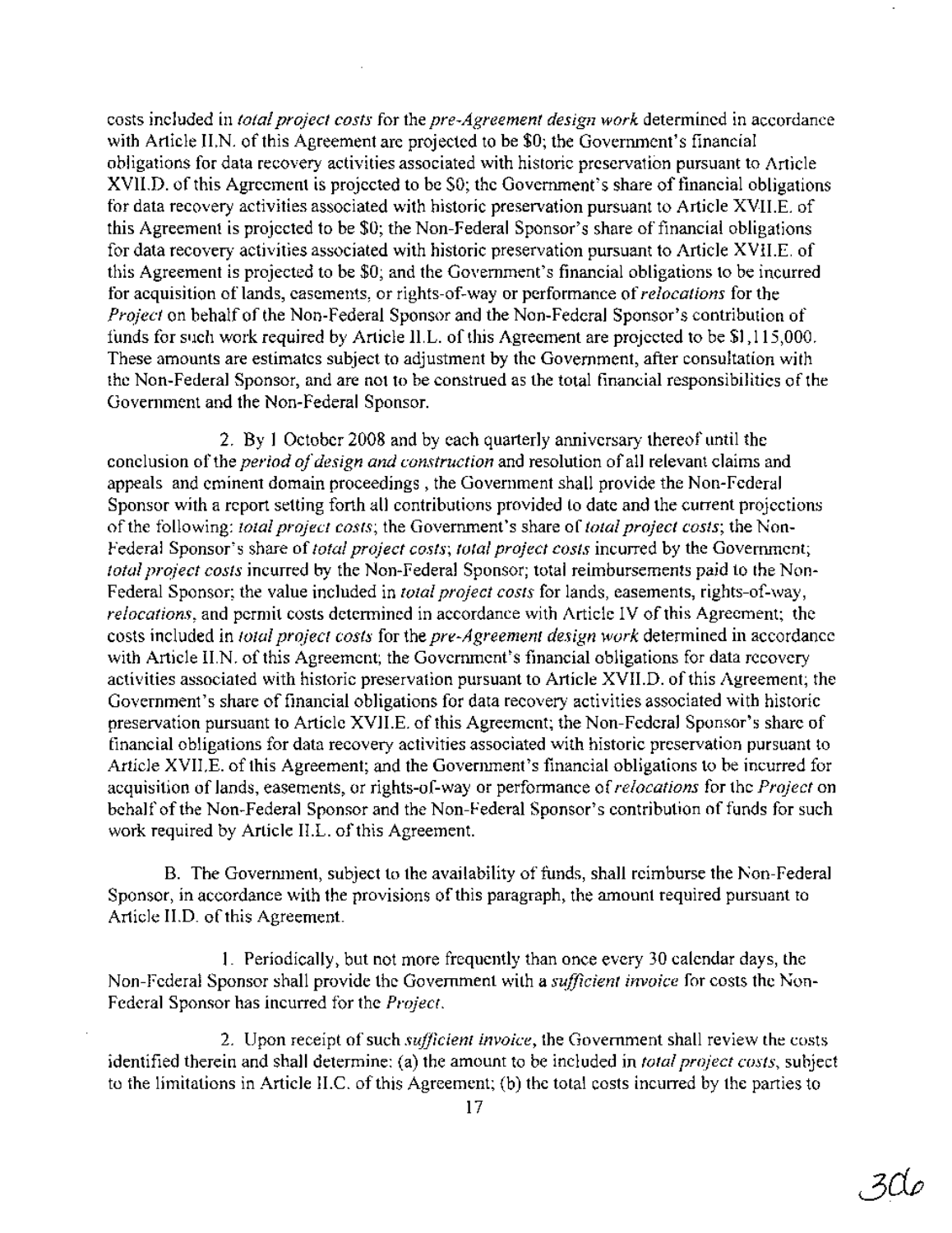date (including the value oflands, easements, rights-of-way, and *relocations,* and the costs of permits determined in accordance with Article IV of this Agreement); (c) each party's share of *total project costs* and the costs of data recovery activities associated with historic preservation in accordance with Article XVII.E. of this Agreement incurred by the parties to date; (d) the costs incurred by each party to date; (e) the total amount of reimbursements the Government has made to date in accordance with this paragraph; (f) the balance of Federal funds available for the *Project*, as of the date of such review; (g) the amount of reimbursement, if any, due to the Non-Federal Sponsor; and (h) the amount that actually will be paid to the Non-Federal Sponsor (hereinafter the "payment amount") if the amount of reimbursement determined above cannot be fully paid due to an insufficiency of Federal funds or the limitations ofthe *Section* J*30 Program Limit* or the *Section* J*02 Limit.*

3. Within 30 calendar days after receipt of the *sufficient invoice* provided in accordance with paragraph B.1. of this Article (hereinafter the "payment period"), the Government shall: furnish the Non-Federal Sponsor written notice of the determinations made in accordance with paragraph B.2. of this Article; provide an explanation, if necessary, of why the payment amount is less than the amount of reimbursement determined due to the Non-Federal Sponsor; and make a payment to the Non-Federal Sponsor equal to the payment amount.

4. Ifthe payment amount is not paid by the end ofthe payment period, the designated payment office shall credit to the Non-Federal Sponsor's account an interest penalty on the payment amount, without request from the Non-Federal Sponsor. Unless prescribed by other Federal authority, the interest penalty shall be at the rate established by the Secretary ofthe Treasury under Section 12 of the Contract Disputes Act of 1978 (41 U.S.C. 611) that is in effect on the first day after the end of the payment period.

a. The interest penalty shall accrue daily from the first day after the end of the payment period through the date on which the payment is made. Accruals shall be compounded at 30 calendar day intervals through the date on which the payment is made.

b. The interest penalty shall not accrue, nor be compounded, during suspension of all of the Government's future performance or during suspension of only the Government's future performance to provide reimbursement. Further no interest penalty shall accrue, nor be compounded, upon termination of this Agreement under Article XIII of this Agreement.

C. Upon conclusion ofthe *period ofdesign and construction* and resolution of all relevant claims and appeals and eminent domain proceedings} , the Government shall conduct a final accounting and furnish the Non-Federal Sponsor with written notice of the results of such final accounting. If outstanding relevant claims and appeals or eminent domain proceedings prevent a final accounting from being conducted in a timely manner, the Government shall conduct an interim accounting and furnish the Non-Federal Sponsor with written notice of the results of such interim accounting. Once all outstanding relevant claims and appeals and eminent domain .proceedings are resolved, the Government shall amend the interim accounting to complete the final accounting and furnish the Non-Federal Sponsor with written notice of the results of such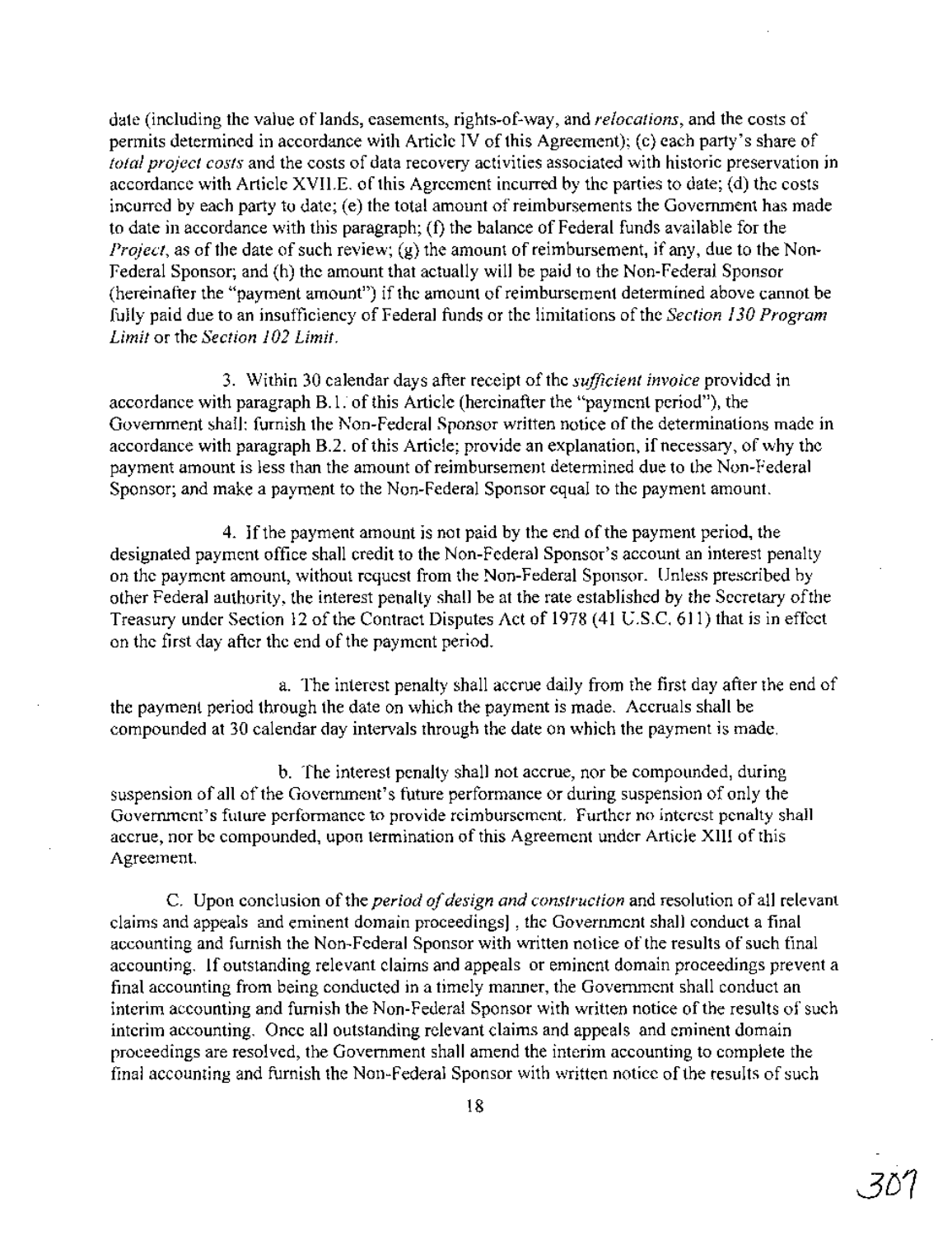final accounting. The interim or final accounting, as applicable, shall determine *total project costs* and the costs of any data recovery activities associated with historic preservation. In addition, for each set of costs, the interim or final accounting, as applicable, shall determine each party's required share thereof, and each party's total contributions thereto as of the date of such accounting.

1. Should the interim or final accounting, as applicable, show that the Government's total required shares of*total project costs* and the costs of any data recovery activities associated with historic preservation exceed the Government's total contributions provided thereto, the Government, no later than 90 calendar days after completion of the interim or final accounting, as applicable, shall make a payment to the Non-Federal Sponsor, subject to the availability of funds and as limited by the *Section 130 Program Limitand* the *Section 102 Limit,* in an amount equal to the difference.

2. Should the interim or final accounting, as applicable, show that the total contributions provided by the Government for *total project costs* and the costs of any data recovery activities associated with historic preservation exceed the Government's total required shares thereof, the Non-Federal Sponsor shall refund the excess amount to the Government within 90 calendar days of the date of completion of such accounting by delivering a check payable to "FAO, USAED, Sacramento District L2" to the District Engineer or by providing an Electronic Funds Transfer in accordance with procedures established by the Government. In the event the Government is due a refund and funds are not available to refund the excess to the Government, the Non-Federal Sponsor shall seek such appropriations as are necessary to make the refund.

D. The Non-Federal Sponsor shall provide the contribution of funds required by Article ILL. of this Agreement for acquisition of lands, easements, or rights-of-way or performance of *relocations* for the *Project* on behalf of the Non-Federal Sponsor in accordance with the provisions of this paragraph.

1. Not less than 30 calendar days prior to the scheduled date for the first financial obligation for acquisition of lands, easements, or rights-of-way or performance of*relocations* for the *Project* on behalf of the Non-Federal Sponsor, the Government shall notify the Non-Federal Sponsor in writing of such scheduled date and of the full amount of funds the Government determines to be required from the Non-Federal Sponsor to cover the costs of such work. No later than 30 calendar days prior to the Government incurring any financial obligation for acquisition oflands, easements, or rights-of-way or performance of*relocations* for the *Project* on behalf of the Non-Federal Sponsor, the Non-Federal Sponsor shall provide the Government with the full amount of such required funds by delivering a check payable to "FAO, USAED, Sacramento District L2" to the District Engineer, or verifying to the satisfaction of the Government that the Non-Federal Sponsor has deposited such required funds in an escrow or other account acceptable to the Government, with interest accruing to the Non-Federal Sponsor, or by presenting the Government with an irrevocable letter of credit acceptable to the Government for such required funds, or by providing an Electronic Funds Transfer of such required funds in accordance with procedures established by the Government.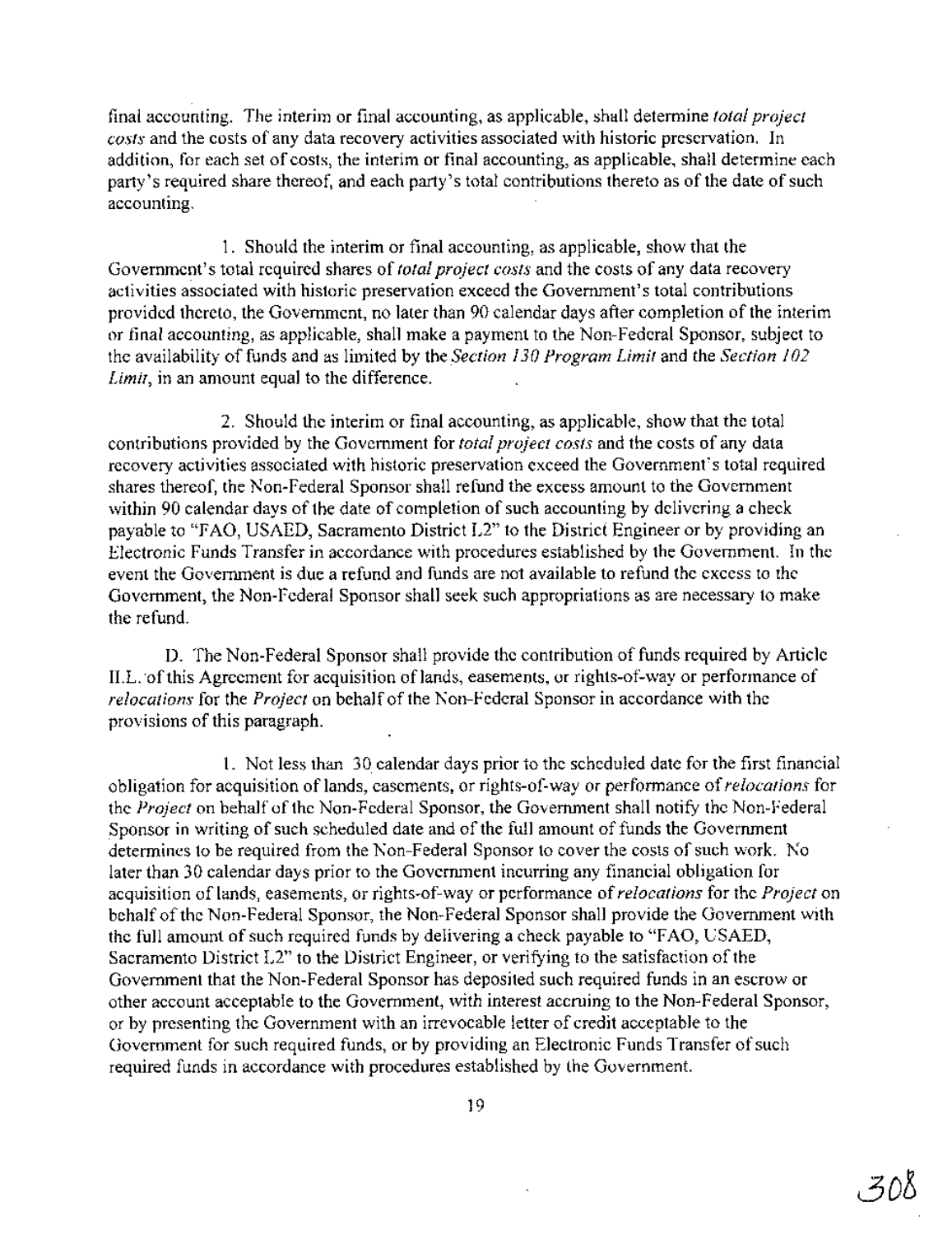2. The Government shall draw from the funds provided by the Non-Federal Sponsor such sums as the Government deems necessary to cover the Government's financial obligations for acquisition of lands, easements, or rights-of-way or performance of*relocations* for the *Project* on behalf of the Non-Federal Sponsor as they are incurred. If at any time the Government determines that the Non-Federal Sponsor must provide additional funds to pay for such work, the Government shall notify the Non-Federal Sponsor in writing of the additional funds required and provide an explanation of why additional funds are required. Within **30** calendar days from receipt of such notice, the Non-Federal Sponsor shall provide the Government with the full amount of such additional required funds through any of the payment mechanisms specified in paragraph D.1. of this Article.

3. At the time the Government conducts the interim or final accounting, as applicable, the Government shall conduct an accounting of the Government's financial obligations incurred for acquisition of lands, easements, or rights-of-way or performance of *relocations* for the *Project* on behalf of the Non-Federal Sponsor and furnish the Non-Federal Sponsor with written notice of the results of such accounting. If outstanding relevant claims and appeals or eminent domain proceedings prevent a final accounting of the financial obligations for such work from being conducted in a timely manner, the Government shall conduct an interim accounting of the financial obligations for such work and furnish the Non-Federal Sponsor with written notice of the results of such interim accounting. Once all outstanding relevant claims and appeals and eminent domain proceedings are resolved, the Government shall amend the interim accounting to complete the final accounting and furnish the Non-Federal Sponsor with written notice of the results of such final accounting. Such interim or final accounting, as applicable, shall determine the Government's total financial obligations for acquisition of lands, easements, or rights-of-way or performance of*relocations* for the *Project* on behalf ofthe Non-Federal Sponsor and the Non-Federal Sponsor's contribution of funds provided thereto as of the date of such accounting.

a. Should the interim or final accounting, as applicable, show that the Government's total financial obligations for acquisition of lands, easements, or rights-of-way or performance of*relocations* for the *Project* on behalf ofthe Non-Federal Sponsor exceed the total contribution of funds provided by the Non-Federal Sponsor for such work, the Non-Federal Sponsor, no later than 90 calendar days after receipt of written notice from the Government, shall make a payment to the Government in an amount equal to the difference by delivering a check payable to "FAO, USAED, Sacramento District L2" to the District Engineer or by providing an Electronic Funds Transfer in accordance with procedures established by the Government.

b. Should the interim or final accounting, as applicable, show that the total contribution of funds provided by the Non-Federal Sponsor for acquisition of lands, easements, or rights-of-way or performance of *relocations* for the *Project* on behalf of the Non-Federal Sponsor exceeds the Government's total financial obligations for such work, the Government, subject to the availability of funds, shall refund the excess amount to the Non-Federal Sponsor within 90 calendar days of the date of completion of such accounting. In the event the Non-Federal Sponsor is due a refund and funds are not available to refund the excess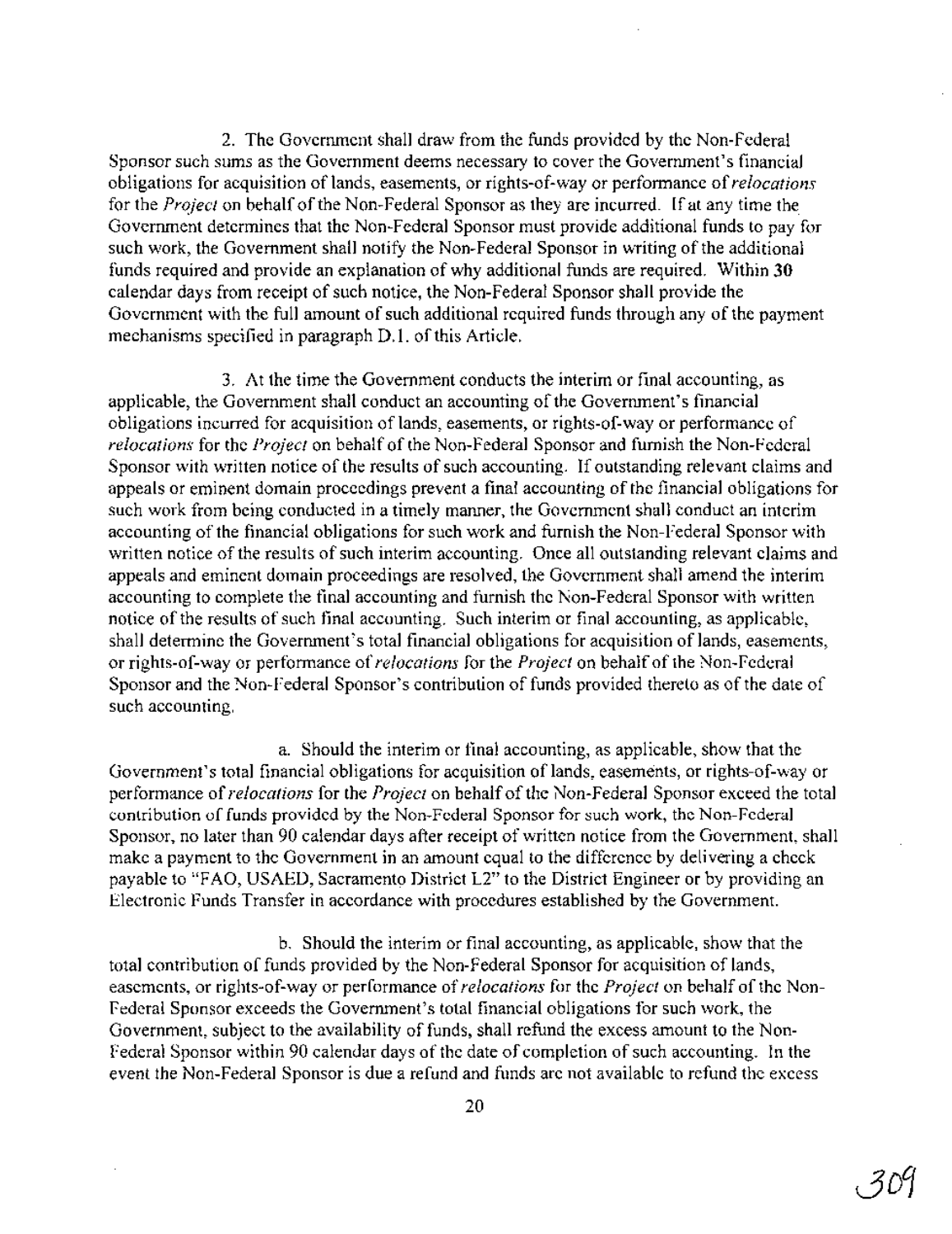amount to the Non-Federal Sponsor, the Government shall seek such appropriations as are necessary to make the refund.

#### ARTICLE VII - DISPUTE RESOLUTION

As a condition precedent to a party bringing any suit for breach of this Agreement, that party must first notify the other party in writing of the nature of the purported breach and seek in good faith to resolve the dispute through negotiation. Ifthe parties cannot resolve the dispute through negotiation, they may agree to a mutually acceptable method of non-binding alternative dispute resolution with a qualified third party acceptable to both parties. Each party shall pay an equal share of any costs for the services provided by such a third party as such costs are incurred. The existence of a dispute shall not excuse the parties from performance pursuant to this Agreement.

# ARTICLE VIII- OPERATION, MAINTENANCE, REPAIR, REHABILITATION, AND REPLACEMENT (OMRR&R)

A. Upon completion of construction and final inspection by the Government in accordance with Article II.A.6. of this Agreement, the Non-Federal Sponsor, pursuant to Article II.G. of this Agreement, shall operate, maintain, repair, rehabilitate, and replace the entire *Project,* or a completed portion thereof as the case may be, at no cost to the Government. The Non-Federal Sponsor shall conduct its operation, maintenance, repair, rehabilitation, and replacement responsibilities in a manner compatible with the *Project's* authorized purposes and in accordance with specific directions prescribed by the Government in the interim or final OMRR&R Manual and any subsequent amendments thereto.

B. The Non-Federal Sponsor hereby gives the Government a right to enter, at reasonable times and in a reasonable manner, upon property that the Non-Federal Sponsor now or hereafter owns or controls for access to the *Project* for the purpose of inspection, if the Government determines an inspection to be necessary. If an inspection shows that the Non-Federal Sponsor for any reason is failing to perform its obligations under this Agreement, the Government shall send a written notice describing the non-performance to the Non-Federal Sponsor.

ARTICLE IX - HOLD AND SAVE

The Non-Federal Sponsor shall hold and save the Government free from all damages arising from design, construction, operation, maintenance, repair, rehabilitation, and replacement ofthe *Project* and any *betterments,* except for damages due to the fault or negligence ofthe Government or its contractors.

### ARTICLE X - MAINTENANCE OF RECORDS AND AUDIT

A. Not later than 60 calendar days after the effective date of this Agreement, the Government and the Non-Federal Sponsor shall develop procedures for keeping books, records, documents, or other evidence pertaining to costs and expenses incurred pursuant to this Agreement.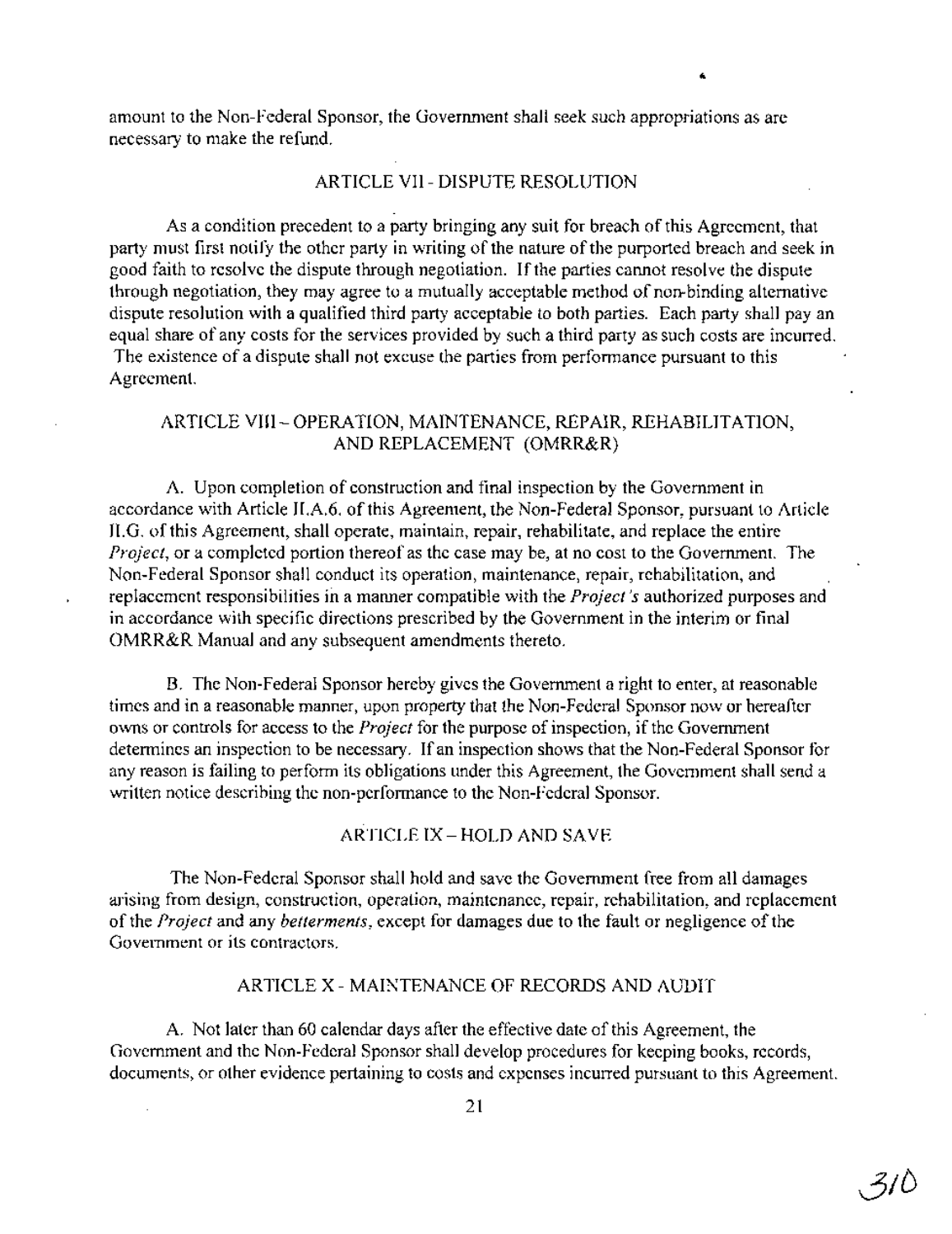These procedures shall incorporate, and apply as appropriate, the standards for financial management systems set forth in the Uniform Administrative Requirements for Grants and Cooperative Agreements to State and Local Governments at 32 C.F.R. Section 33.20. The Government and the Non-Federal Sponsor shall maintain such books, records, documents, or other evidence in accordance with these procedures and for a minimum of three years after completion of the accounting for which such books, records, documents, or other evidence were required. To the extent permitted under applicable Federal laws and regulations, the Government and the Non-Federal Sponsor shall each allow the other to inspect such books; records, documents, or other evidence.

B. In accordance with 32 C.F.R. Section 33.26, the Non-Federal Sponsor is responsible for complying with the Single Audit Act Amendments of 1996 (31 U.S.C. 7501-7507), as implemented by Office of Management and Budget (OMB) Circular No. A-133 and Department of Defense Directive 7600.10, Upon request of the Non-Federal Sponsor and to the extent permitted under applicable Federal laws and regulations, the Government shall provide to the Non-Federal Sponsor and independent auditors any information necessary to enable an audit of the Non-Federal Sponsor's activities under this Agreement. The costs of any non-Federal audits performed in accordance with this paragraph shall be allocated in accordance with the provisions ofOMB Circulars and A-133, and such costs as are allocated to the *Project* shall be included in *total project costs* and shared in accordance with the provisions of this Agreement.

C. In accordance with 31 U.S.C. 7503, the Government may conduct audits in addition to any audit that the Non-Federal Sponsor is required to conduct under the Single Audit Act Amendments of 1996. Any such Government audits shall be conducted in accordance with Government Auditing Standards and the cost principles in OMB Circular No. and other applicable cost principles and regulations. The costs of Government audits performed in accordance with this paragraph shall be included in *total project costs* and shared in accordance with the provisions of this Agreement.

### ARTICLE XI - FEDERAL AND STATE LAWS

In the exercise of their respective rights and obligations under this Agreement, the Non-Federal Sponsor and the Government shall comply with all applicable Federal and State laws and regulations, including, but not limited to: Section 601 of the Civil Rights Act of 1964, Public Law 88-352 (42U.S.C. 2000d) and Department of Defense Directive 5500.11 issued pursuant thereto; Army Regulation 600-7, entitled "Nondiscrimination on the Basis of Handicap in Programs and Activities Assisted or Conducted by the Department of the Army"; and all applicable Federal labor standards requirements including, but not limited to, 40 U.S.C. 3141-3148 and 40 U.S.C. 3701-3708 (revising, codifying and enacting without substantive change the provisions ofthe Davis-Bacon Act (formerly 40 U.S.C. 276a *et seq.),* the Contract Work Hours and Safety Standards Act (formerly 40 U.S.C. 327 *et seq.),* and the Copeland Anti-Kickback Act (formerly 40 U.S.C. 276c)).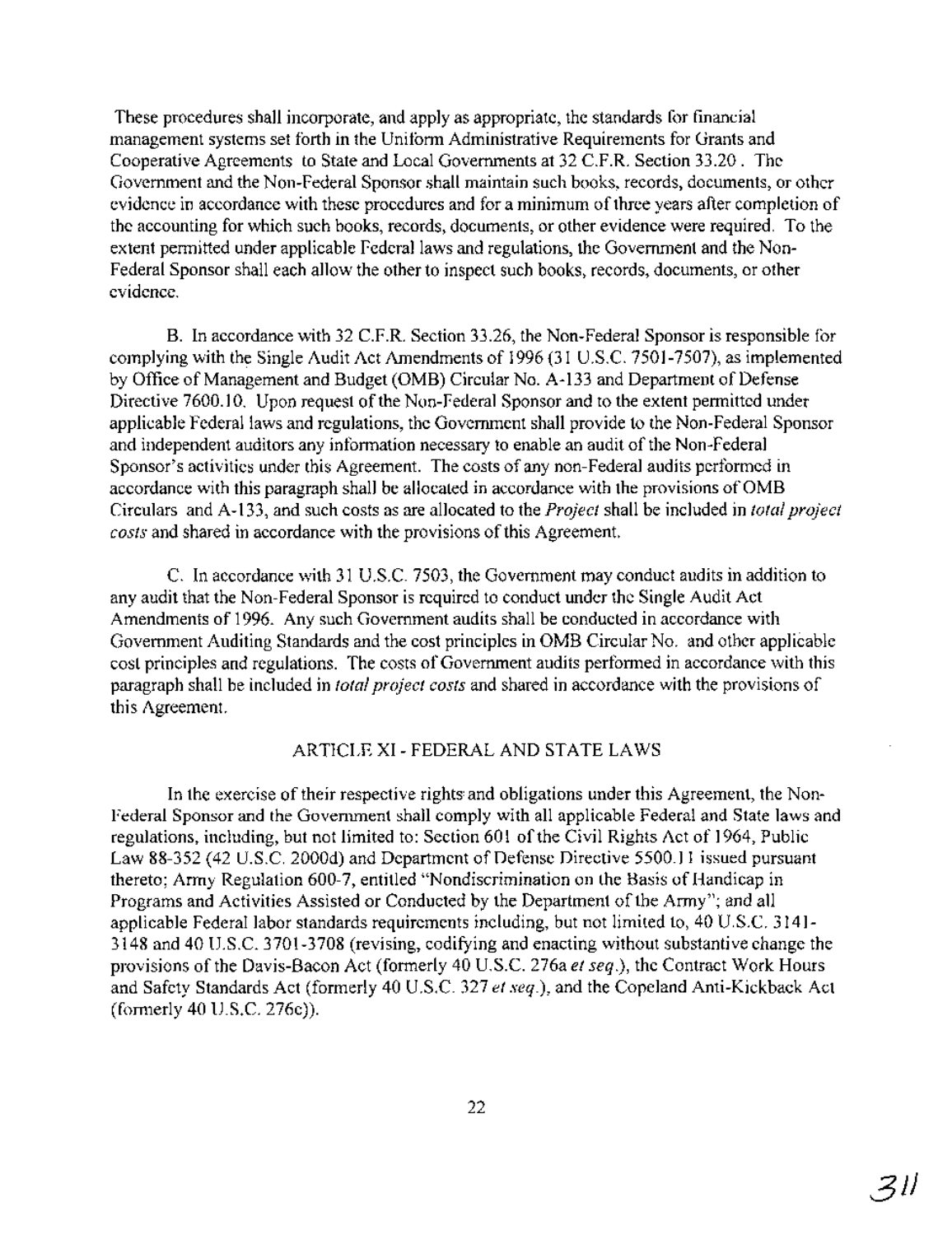### ARTICLE XII - RELATIONSHIP OF PARTIES

A. In the exercise oftheir respective rights and obligations under this Agreement, the Government and the Non-Federal Sponsor each act in an independent capacity, and neither is to be considered the officer, agent, or employee of the other.

B. In the exercise of its rights and obligations under this Agreement, neither party shall provide, without the consent of the other party, any contractor with a release that waives or purports to waive any rights the other party may have to seek relief or redress against that contractor either pursuant to any cause of action that the other party may have or for violation of any law.

## ARTICLE XIII - TERMINATION OR SUSPENSION

A. If at any time the Non-Federal Sponsor fails to fulfill its obligations under this Agreement, the Assistant Secretary of the Army (Civil Works) shall terminate this Agreement or suspend the Government's future performance under this Agreement.

B. In the event all of the Government's future performance under this Agreement or only the Government's future performance to provide reimbursement is suspended pursuant to Article II.E.2. ofthis Agreement such suspension shall remain in effect until such time that the Government notifies the Non-Federal Sponsor in writing that sufficient Federal funds are available to meet the Federal share of*total project costs* and the Federal share of costs for data recovery activities associated with historic preservation in accordance with Article XVII.D. and Article XVII.E. of this Agreement the Government projects will be incurred through the thencurrent or upcoming *fiscal year,* or the Government or the Non-Federal Sponsor elects to terminate this Agreement.

C. In the event that the Government and the Non-Federal Sponsor determine to suspend future performance under this Agreement in accordance with Article XIV.C. of this Agreement, such suspension shall remain in effect until the Government and the Non-Federal Sponsor agree to proceed or to terminate this Agreement. In the event that the Government suspends future performance under this Agreement in accordance with Article XIV.C. of this Agreement due to failure to reach agreement with the Non-Federal Sponsor on whether to proceed or to terminate this Agreement, or the failure of the Non-Federal Sponsor to provide funds to pay for cleanup and response costs or to otherwise discharge the Non-Federal Sponsor's responsibilities under Article XIV.C. of this Agreement, such suspension shall remain in effect until: 1) the Government and Non-Federal Sponsor reach agreement on how to proceed or to terminate this Agreement; 2) the Non-Federal Sponsor provides funds necessary to pay for cleanup and response costs and otherwise discharges its responsibilities under Article XIV.C. ofthis Agreement; or 3) the Government terminates this Agreement in accordance with the provisions of Article XIV.C. of this Agreement.

D. If after completion of the design portion of the *Project* the parties mutually agree in writing not to proceed with construction of the *Project*, the parties shall conclude their activities

71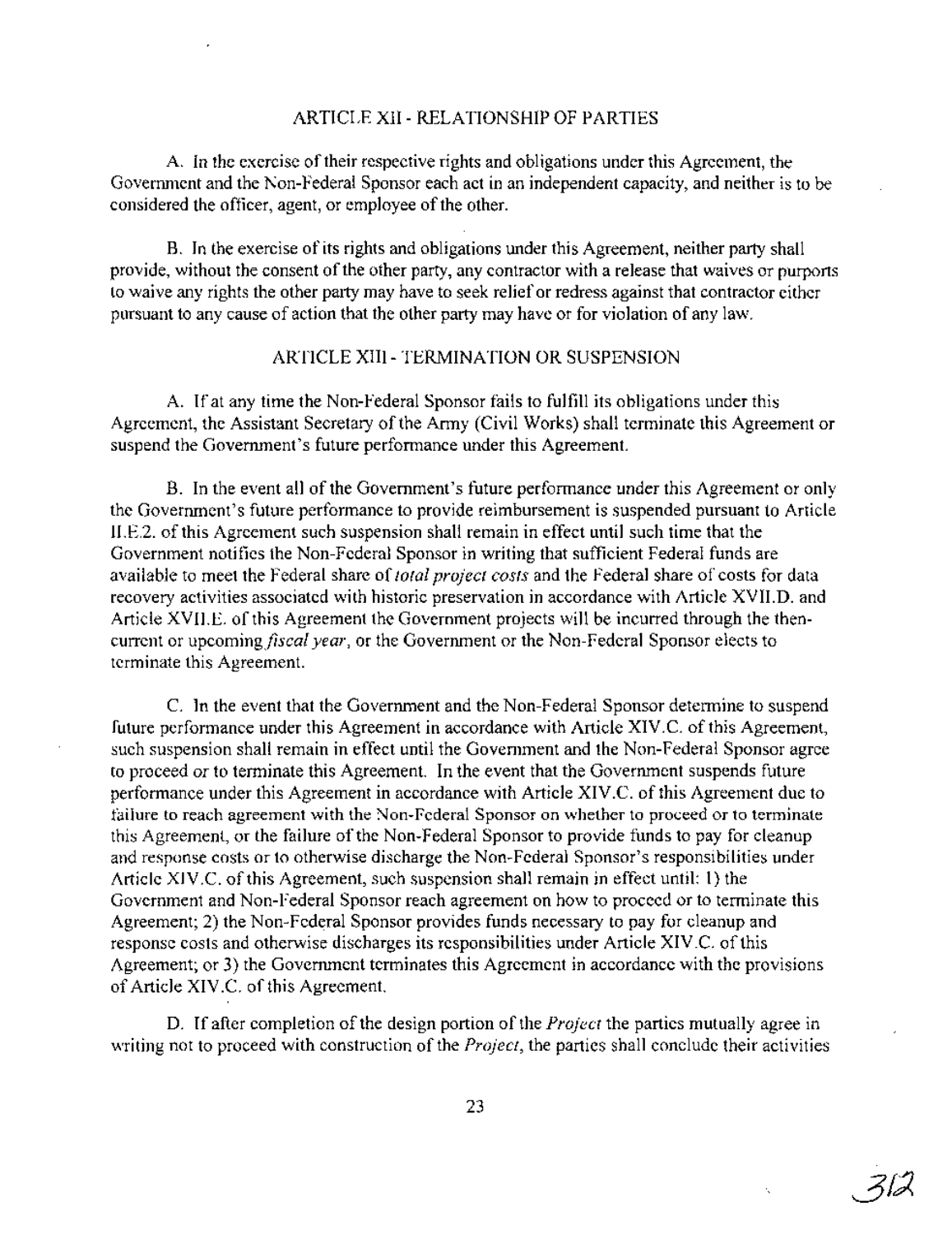relating to the *Project* and conduct an accounting in accordance with Article VI.C. of this Agreement.

E. In the event that this Agreement is terminated pursuant to this Article or Article II.E. or Article XIV.C. ofthis Agreement, both parties shall conclude their activities relating to the *Project* and conduct an accounting in accordance with Article VLC. of this Agreement. The Government may reserve a percentage of total Federal funds made available for the *Project* as a contingency to pay costs of termination. Notwithstanding such termination, the Non-Federal Sponsor may continue with design and construction of the *Project*, at no cost to the Government.

F. Any termination of this Agreement or suspension of future performance under this Agreement in accordance with this Article or Article II.E. or Article XIV.C. ofthis Agreement shall not relieve the parties of liability for any obligation previously incurred. Any delinquent payment owed by the Non-Federal Sponsor shall be charged interest at a rate, to be determined by the Secretary of the Treasury, equal to 150 per centum of the average bond equivalent rate of the 13 week Treasury bills auctioned immediately prior to the date on which such payment became delinquent, or auctioned immediately prior to the beginning of each additional 3 month period if the period of delinquency exceeds 3 months.

# ARTICLE XIV - HAZARDOUS SUBSTANCES

A. After execution of this Agreement and coordination with the Government, the Non-Federal Sponsor shall perform, or ensure performance of, any investigations for hazardous substances that the Government or the Non-Federal Sponsor determines to be necessary to identify the existence and extent of any hazardous substances regulated under the Comprehensive Environmental Response, Compensation, and Liability Act (42 U.S.C. 9601-9675; hereinafter "CERCLA"), that may exist in, on, or under lands, easements, and rights-of-way that either the Non-Federal Sponsor and the Government jointly determine pursuant to Article III ofthis Agreement, or that the Non-Federal Sponsor otherwise determines, to be required for construction, operation, and maintenance of the *Project*. However, for lands, easements, and rights-of-way that the Government determines to be subject to the navigation servitude, only the Government shall perform such investigations unless the District Engineer provides the Non-Federal Sponsor with prior specific written direction, in which case the Non-Federal Sponsor shall perform such investigations in accordance with such written direction.

1. All actual costs incurred by the Non-Federal Sponsor for such investigations for hazardous substances in, on, or under any lands, easements, or rights-of-way that the Non-Federal Sponsor and the Government jointly determine to be required for construction, operation, and maintenance of the *Project*, pursuant to Article III of this Agreement, shall be included in *total project costs* and shared in accordance with the provisions of this Agreement, subject to an audit in accordance with Article X.C. of this Agreement to determine reasonableness, allocability, and allowability of such costs.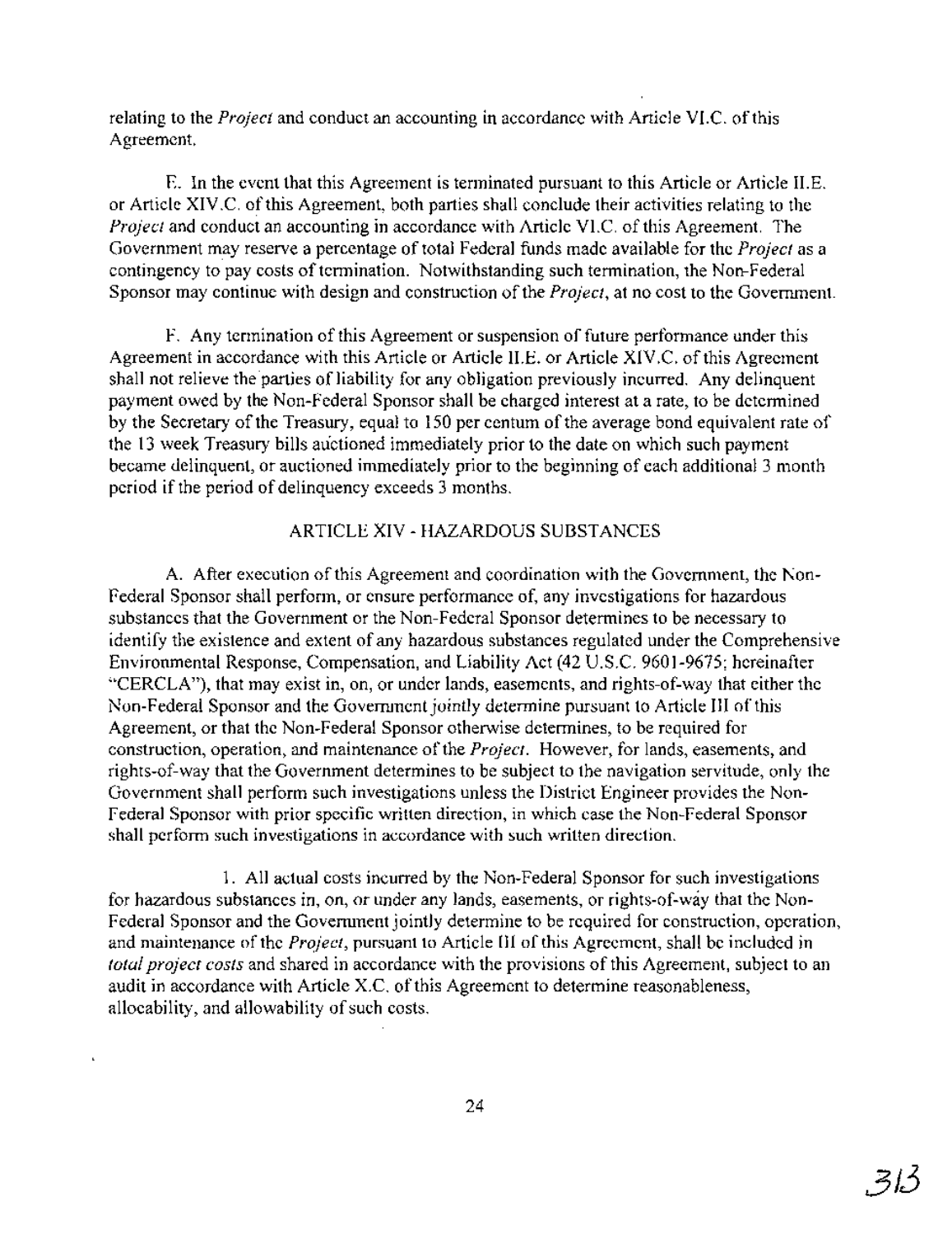2. All actual costs incurred by the Government for such investigations for hazardous substances shall be included in *total project costs* and shared in accordance with the provisions of this Agreement.

B. In the event it is discovered through any investigation for hazardous substances or other means that hazardous substances regulated under CERCLA exist in, on, or under any lands, easements, or rights-of-way that either the Non-Federal Sponsor and the Government jointly determine pursuant to Article III of this Agreement, or that the Non-Federal Sponsor otherwise. determines, to be required for construction, operation, and maintenance ofthe *Project,* the Non-Federal Sponsor and the Government, in addition to providing any other notice required by applicable law, shall provide prompt written notice to each other, and the Non-Federal Sponsor shall not proceed with the acquisition of the real property interests until the parties agree that the Non-Federal Sponsor should proceed.

C. The Government and the Non-Federal Sponsor shall determine whether to initiate construction of the *Project*, or, if already in construction, whether to continue with construction of the *Project*, suspend future performance under this Agreement, or terminate this Agreement, in any case where hazardous substances regulated under CERCLA are found to exist in, on, or under any lands, easements, or rights-of-way that either the Non-Federal Sponsor and the Government jointly determine pursuant to Article III of this Agreement, or that the Non-Federal Sponsor otherwise determines, to be required for construction, operation, and maintenance of the *Project.* Should the Government and the Non-Federal Sponsor determine to initiate or continue with construction of the *Project* after considering any liability that may arise under CERCLA, the Non-Federal Sponsor shall be responsible, as between the Government and the Non-Federal Sponsor, for the costs of cleanup and response, including the costs of any studies and investigations necessary to determine an appropriate response to the contamination. Such costs shall not be considered a part of*total project costs.* In the event the Non-Federal Sponsor does not reach agreement with the Government on whether to proceed or to terminate this Agreement under this paragraph; or fails to provide any funds necessary to pay for cleanup and response costs or to otherwise discharge the Non-Federal Sponsor's responsibilities under this paragraph upon direction by the Government, the Government, in its sole discretion, may either terminate this Agreement or suspend its future performance under this Agreement, including reimbursement pursuant to Article II.D. of this Agreement.

D. The Non-Federal Sponsor and the Government shall consult with each other in accordance with Article V of this Agreement in an effort to ensure that responsible parties bear any necessary cleanup and response costs as defined in CERCLA. Any decision made pursuant to paragraph C. of this Article shall not relieve any third party from any liability that may arise under CERCLA.

E. As between the Government and the Non-Federal Sponsor, the Non-Federal Sponsor shall be considered the operator of the *Project* for purposes of CERCLA liability. To the maximum extent practicable, the Non-Federal Sponsor shall operate, maintain, repair, rehabilitate, and replace the *Project* in a manner that will not cause liability to arise under CERCLA.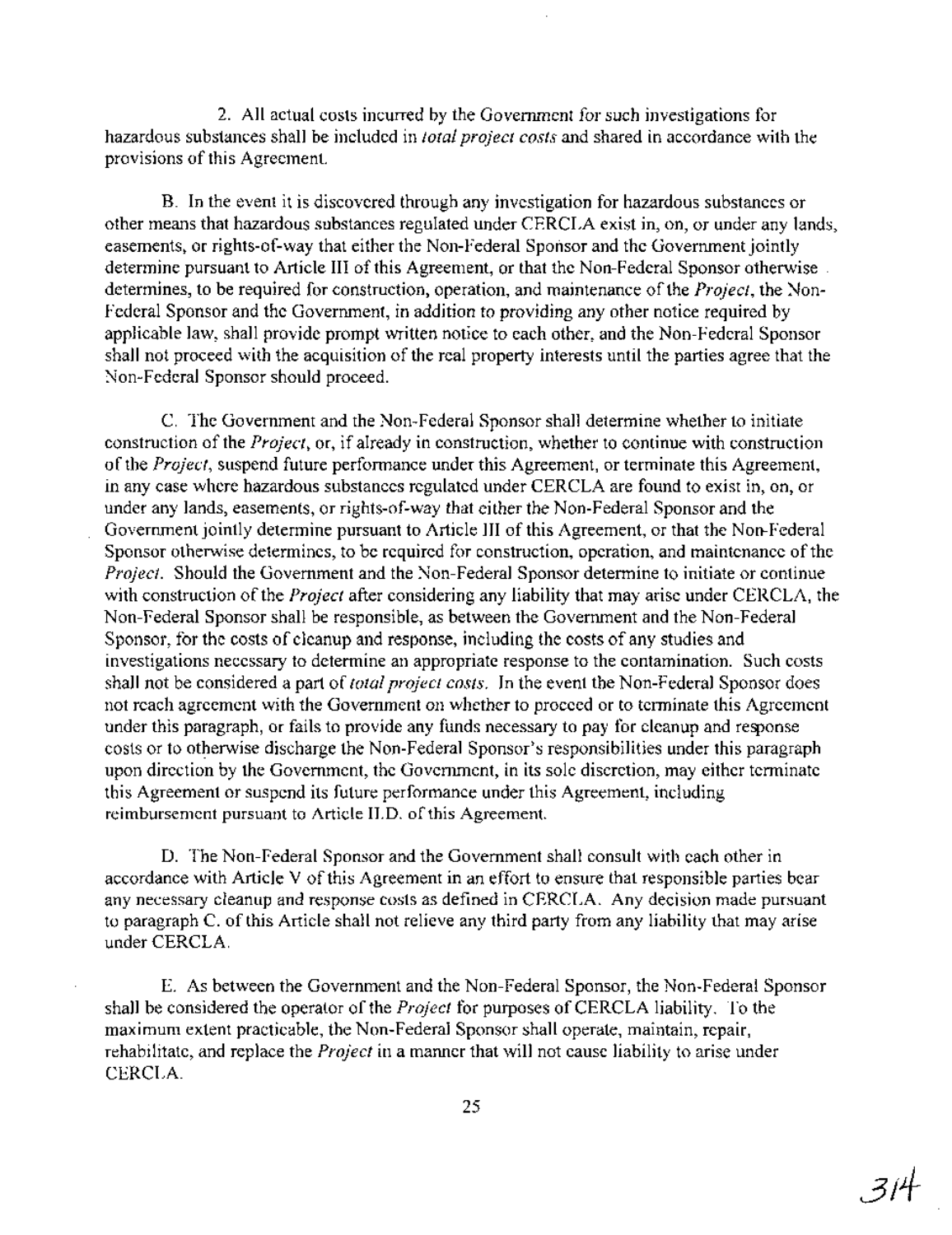### ARTICLE XV - NOTICES

A. Any notice, request, demand, or other communication required or permitted to be given under this Agreement shall be deemed to have been duly given if in writing and delivered personally or sent by telegram or mailed by first-class, registered, or certified mail, as follows:

| If to the Non-Federal Sponsor: | County of Placer<br>Department of Facility Services<br>Attn: Will Dickinson<br>11476 C Avenue<br>Auburn, California 95603                                   |
|--------------------------------|-------------------------------------------------------------------------------------------------------------------------------------------------------------|
| If to the Government:          | United States Army Corps of Engineers<br>Sacramento District<br>1325 "J" Street<br>Sacramento, California 95814<br>Attn: Project Manager, Placer County Sub |
|                                | Regional Waste Water System                                                                                                                                 |

B. A party may change the address to which such communications are to be directed by giving written notice to the other party in the manner provided in this Article.

C. Any notice, request, demand, or other communication made pursuant to this Article shall be deemed to have been received by the addressee at the earlier of such time as it is actually received or seven calendar days after it is mailed.

#### ARTICLE XVI - CONFIDENTIALITY

To the extent permitted by the laws governing each party, the parties agree to maintain the confidentiality of exchanged information when requested to do so by the providing party.

#### ARTICLE XVII - HISTORlC PRESERVATION

A. The Government shall ensure compliance with Section 106 ofthe National Historic Preservation Act (16 U.S.C. 470f; hereinafter "Section 106") prior to initiation of construction by the Non-Federal Sponsor. At the Government's request, the Non-Federal Sponsor shall prepare information, analyses, and recommendations as required by Section 106 and implementing regulations. Any costs incurred by the Non-Federal Sponsor relating to compliance with this paragraph shall be included in *total project costs* and shared in accordance with the provisions of this Agreement, subject to an audit in accordance with Article X.C. of this Agreement to determine reasonableness, allocability, and allowability of such costs. Any costs incurred by the Government relating to compliance with this paragraph shall be included in *total project costs* and shared in accordance with the provisions of this Agreement.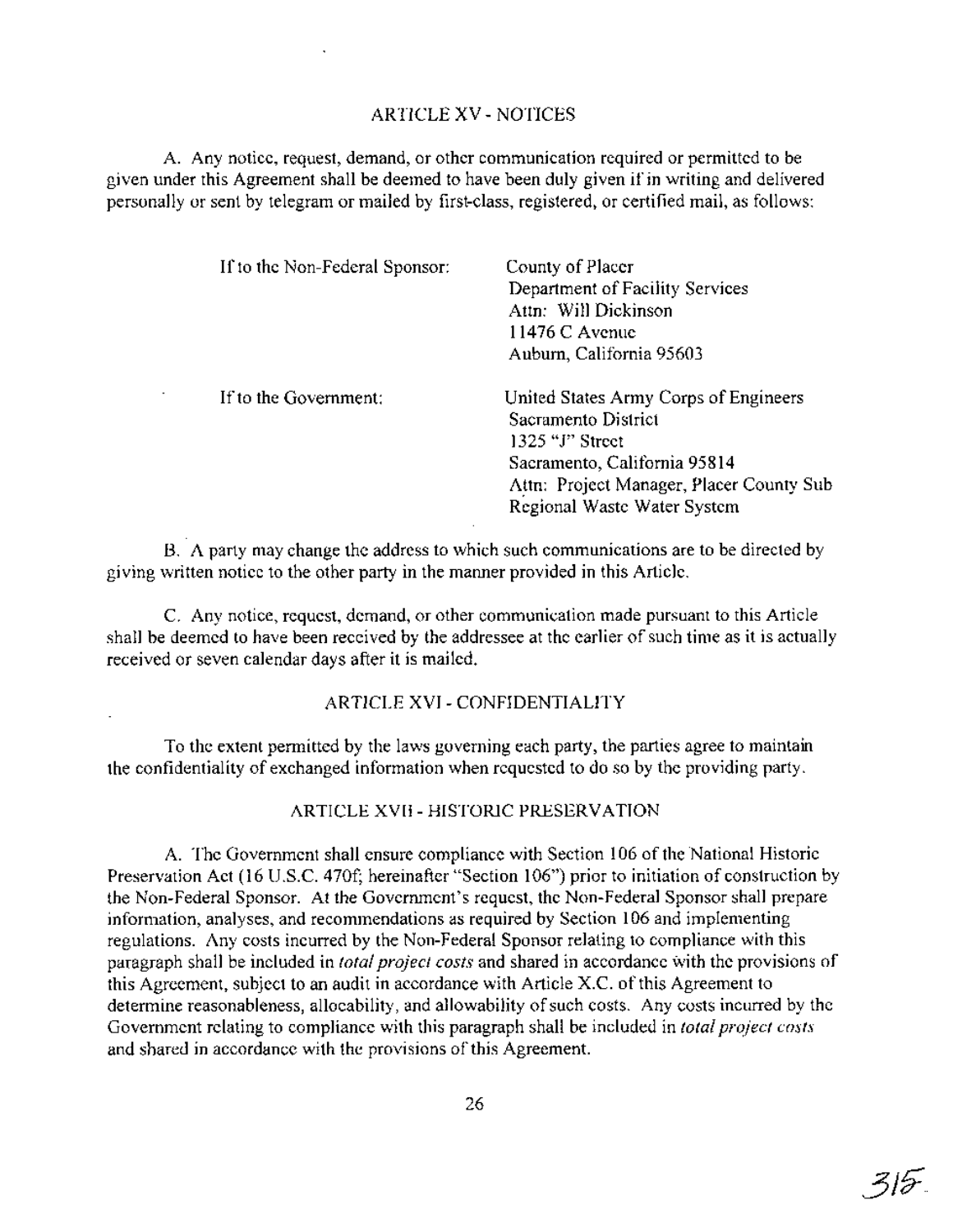B. The Non-Federal Sponsor shall perform any identification, survey, evaluation, or mitigation (except for data recovery activities associated with historic preservation) of historic properties the Government determines necessary for the *Project,* in accordancewith this paragraph. "

1. The Non-Federal Sponsor shall ensure that its studies are conducted by. qualified archaeologists, historians, architectural historians and historic architects, as appropriate, who meet, at minimum, the Secretary of the Interior's Professional Qualifications Standards. The Non-Federal Sponsor shall submit study plans and reports to the Government for review and approval and shall be responsible for resolving any deficiencies.

2. In the event the Government determines that mitigation (except for data recovery activities associated with historic preservation) should be undertaken due to possible adverse effects to significant archeological or historical properties, the Non-Federal Sponsor shall formulate a plan in consultation with the Government and any other parties involved in the development of a Memorandum of Agreement executed in accordance with Section 106.

3. The Non-Federal Sponsor shall be responsible for implementing mitigation .(except for data recovery activities associated with historic preservation) prior to the initiation of any construction activities affecting historic properties.

4. Any costs of identification, survey, evaluation, and mitigation (except for data recovery activities associated with historic preservation) of historic properties incurred by the Non-Federal Sponsor pursuant to paragraph B. of this Article shall be included in *total project costs* and shared in accordance with the provisions of this Agreement, subject to an audit in accordance with Article X.C. of this Agreement to determine reasonableness, allocability, and allowability of such costs.

C. The Non-Federal Sponsor shall include provisions in all ofits construction contracts for the protection of cultural resources discovered during construction. These provisions shall include, at a minimum, the requirement to cease all work in the immediate area of a discovered cultural resource until the situation is properly evaluated, and the requirement to immediately provide verbal and written notice to the Non-Federal Sponsor and Government in the event of such discovery. Upon receipt of notice that cultural resources have been discovered, the Government, pursuant to its responsibilities under the National Historic Preservation Act, must authorize further action or study before construction may continue. If the Government concludes that such discovery warrants consultation under the National Historic Preservation Act, the Non-Federal Sponsor shall participate as a consulting party. In such a case, construction shall not continue until the Government sends written notification to the Non-Federal Sponsor. Where the Non-Federal Sponsor elects to perform the construction using its own forces, the same procedures shall be followed.

D. The Government, as it determines necessary for the *Project,* shall perform any data recovery activities associated with historic preservation. As specified in Section 7(a) of Public Law 86-523, as amended by Public Law 93-291 (16 U.S.C. 469 $c(a)$ ), the costs of data recovery

- 31 lo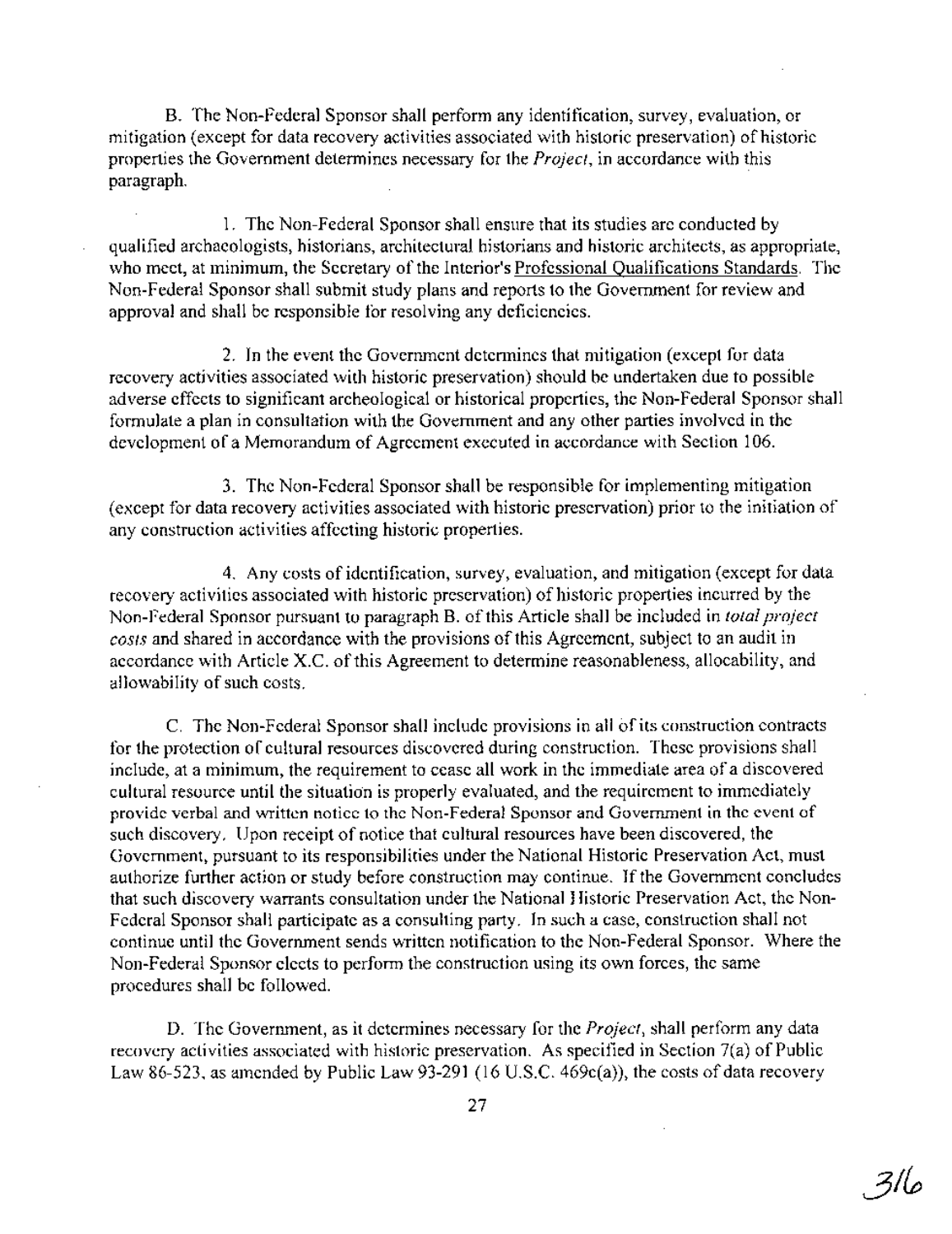activities associated with historic preservation for this *Project* and all other projects implemented pursuant to Section 130 shall be borne entirely by the Government up to the statutory limit of one percent of the total amount authorized to be appropriated to the Government for implementation of projects pursuant to Section 130. None of the costs of data recovery activities associated with historic preservation up to such one percent limit shall be included in *total project costs.*

E. The Government shall not incur costs for data recovery activities associated with historic preservation that exceed the statutory one percent limit specified in paragraph D. of this Article unless and until the Assistant Secretary of the Army (Civil Works) has waived that limit, and the Secretary of the Interior has concurred in the waiver, in accordance with Section 208(3) of Public Law 96-515, as amended (16 U.S.C. 469c-2(3)). Any costs of data recovery activities associated with historic preservation that exceed the one percent limit shall not be included in *total project costs* but shall be shared between the Non-Federal Sponsor and the Government consistent with the cost sharing requirements for Section 130, as follows: 25 percent will be borne by the Non-Federal Sponsor and 75 percent will be borne by the Government.

ARTICLE XVIII- THIRD PARTY RIGHTS, BENEFITS, OR LIABILITIES

Nothing in this Agreement is intended, nor may be construed, to create any rights, confer any benefits, or relieve any liability, of any kind whatsoever in any third person not party to this Agreement.

IN WITNESS WHEREOF, the parties hereto have executed this Agreement, which shall become effective upon the date it is signed by the Chair of the Placer County Board of Supervisors.

DEPARTMENT OF THE ARMY

COUNTY OF PLACER

 $BY:$ 

THOMAS C. CHAPMAN COLONEL, U.S. ARMY DISTRICT ENGINEER

 $BY:$ JIM HOLMES CHAIRMAN BOARD OF SUPERVISORS

 $\text{DATE:}$ 

DATE: \_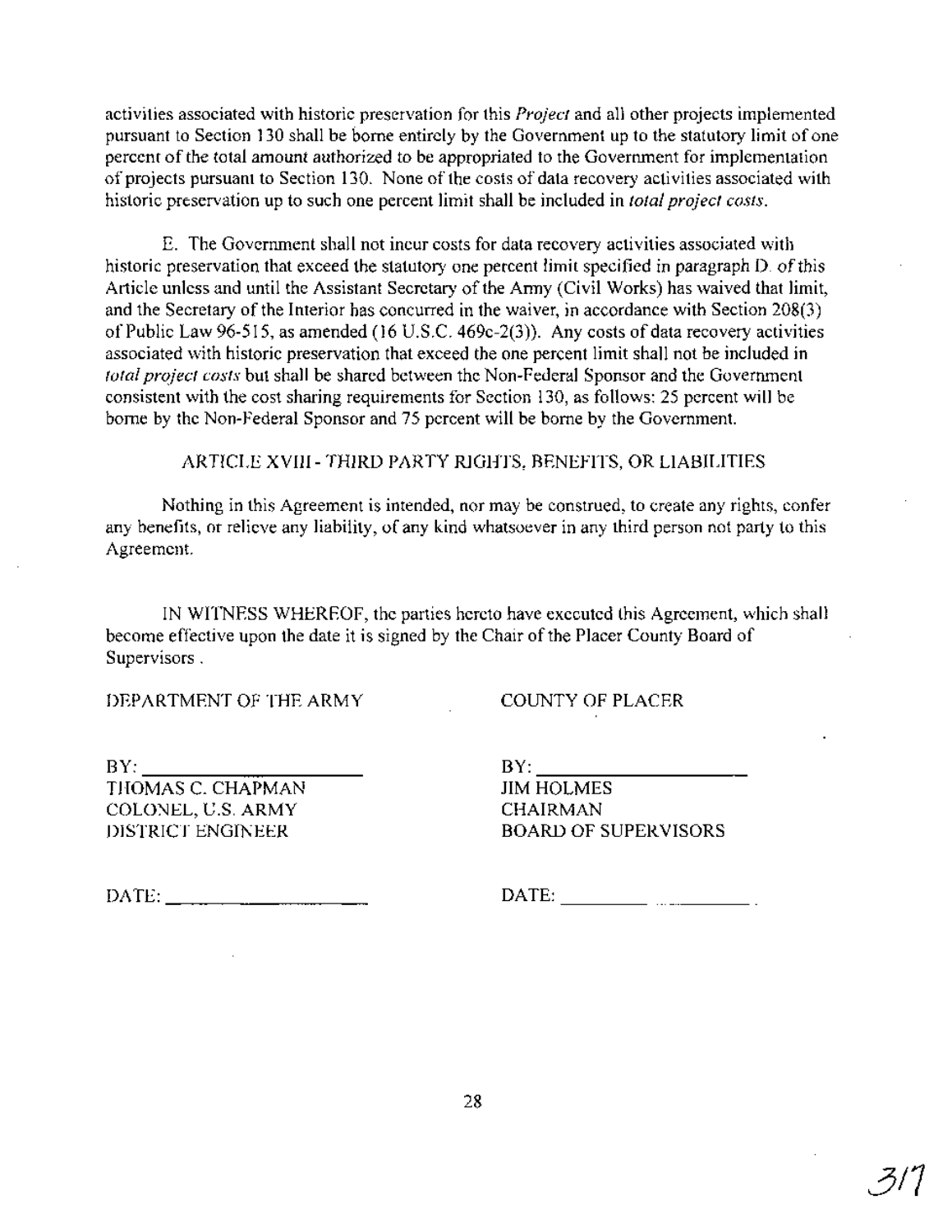# CERTIFICATE OF AUTHORITY

 $1, \underline{\hspace{2cm}}$ , do hereby certify that I am the principal legal officer of the County of Placer, that the County of Placer is a legally constituted public body with full authority and legal capability to perform the terms of the Agreement between the Department of the Army and the County of Placer in connection with the Placer County Sub-Regional Wastewater Treatment Project, and to pay damages, if necessary, in the event of the failure to perform in accordance with the terms of this Agreement and that the persons who have executed this Agreement on behalf of the County of Placer have acted within their statutory authority.

IN WITNESS WHEREOF, I have made and executed this certification this  $\frac{1}{2}$   $\frac{1}{2}$   $\frac{1}{2}$   $\frac{1}{2}$   $\frac{1}{2}$   $\frac{1}{2}$   $\frac{1}{2}$   $\frac{1}{2}$   $\frac{1}{2}$   $\frac{1}{2}$   $\frac{1}{2}$   $\frac{1}{2}$   $\frac{1}{2}$   $\frac{1}{2}$   $\frac{1}{2}$   $\frac{1}{2}$   $\frac{1}{2}$   $\frac{1}{2}$   $\frac{1}{2}$   $\frac{1}{2}$   $\frac{1}{2}$   $\frac{1}{2}$ 

**ANTHONY J. LA BOUFF County Counsel County of Placer**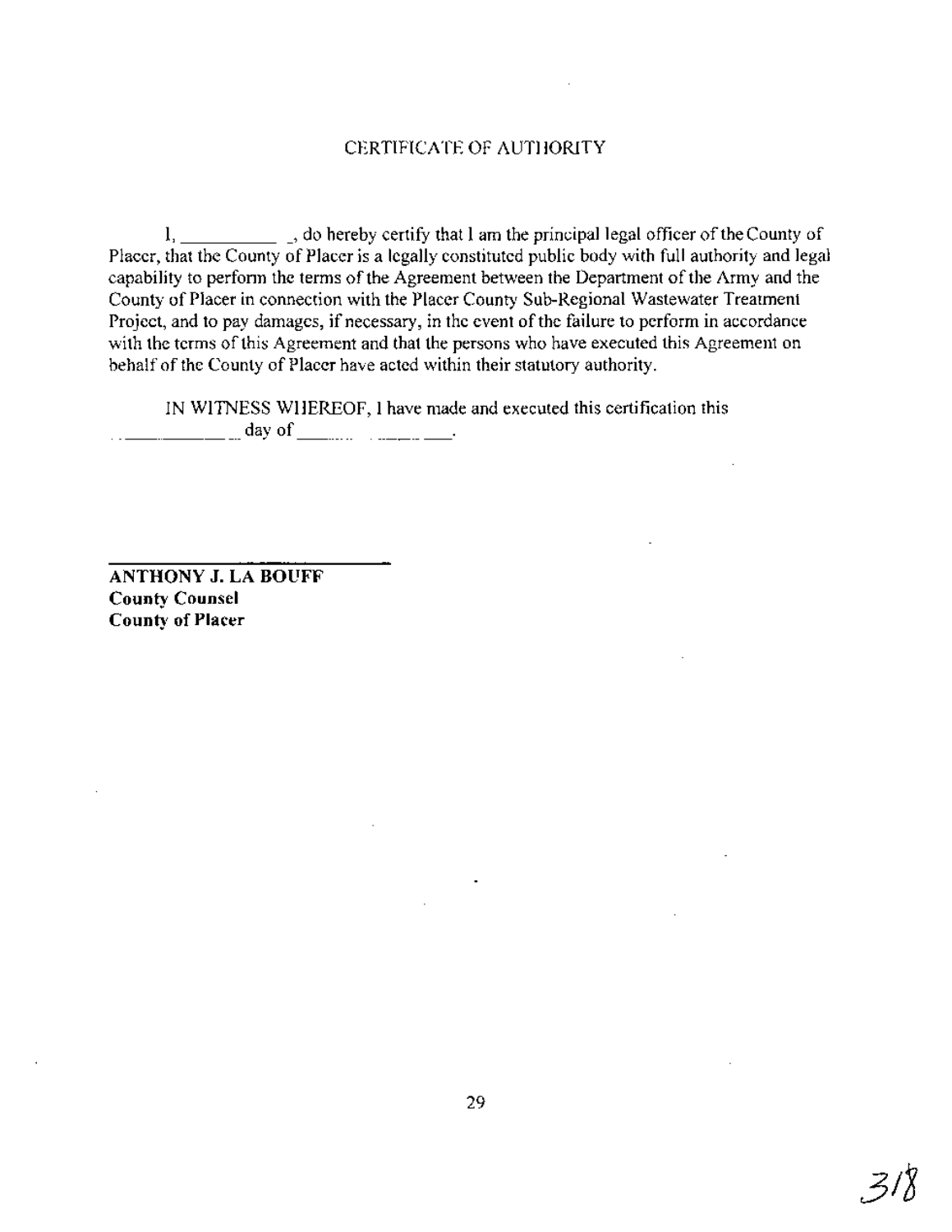# CERTIFICATION REGARDING LOBBYING

The undersigned certifies, to the best of his or her knowledge and belief that:

(1) No Federal appropriated funds have been paid or will be paid, by or on behalf ofthe undersigned, to any person for influencing or attempting to influence an officer or employee of any agency, a Member of Congress, an officer or employee of Congress, or an employee of a Member of Congress in connection with the awarding of any Federal contract, the making of any Federal grant, the making of any Federal loan, the entering into of any cooperative agreement, and the extension, continuation, renewal, amendment, or modification of any Federal contract, grant, loan, or cooperative agreement.

(2) If any funds other than Federal appropriated funds have been paid or will be paid to any person for influencing or attempting to influence an officer or employee of any agency, a Member of Congress, an officer or employee of Congress, or an employee of a Member of Congress in connection with this Federal contract, grant, loan, or cooperative agreement, the undersigned shall complete and submit Standard Form-LLL, "Disclosure Form to Report Lobbying," in accordance with its instructions.

(3) The undersigned shall require that the language of this certification be included in the award documents for all subawards at all tiers (including subcontracts, subgrants, and contracts under grants, loans, and cooperative agreements) and that all subrecipients shall certify and disclose accordingly,

This certification is a material representation of fact upon which reliance was placed when this transaction was made or entered into. Submission of this certification is a prerequisite for making or entering into this transaction imposed by 31 U.S.c. 1352. Any person who fails to file the required certification shall be subject to a civil penalty of not less than \$10,000 and not more than \$100,000 for each such failure.

# **JIM HOLMES, CHAIRMAN BOARD OF SUPERVISORS**

 $\bullet$ 

 $\sum_{n=1}^{\infty}$